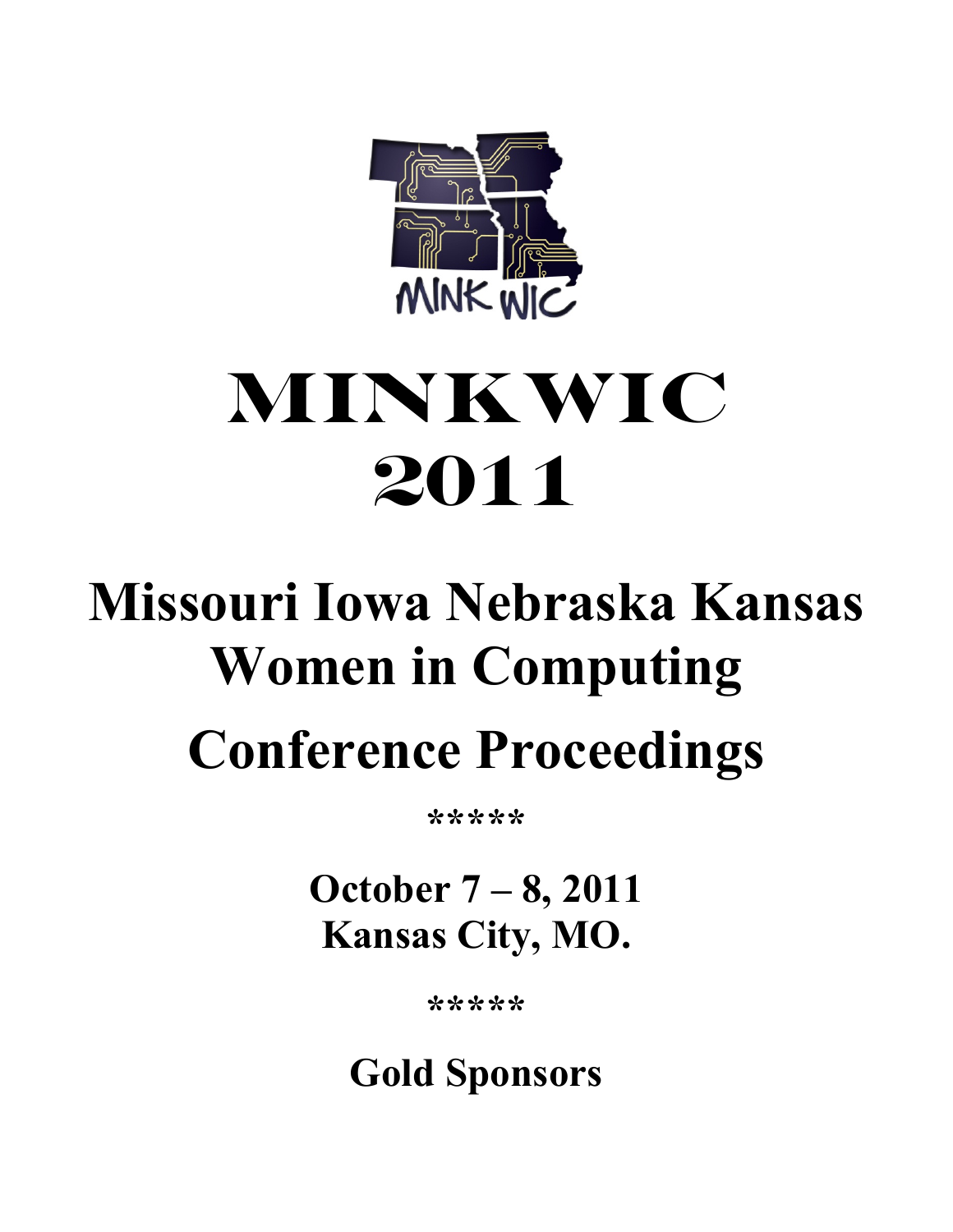# **Anita Borg Institute \* Microsoft Corporation Booz Allen Hamilton**

# **Table of Contents**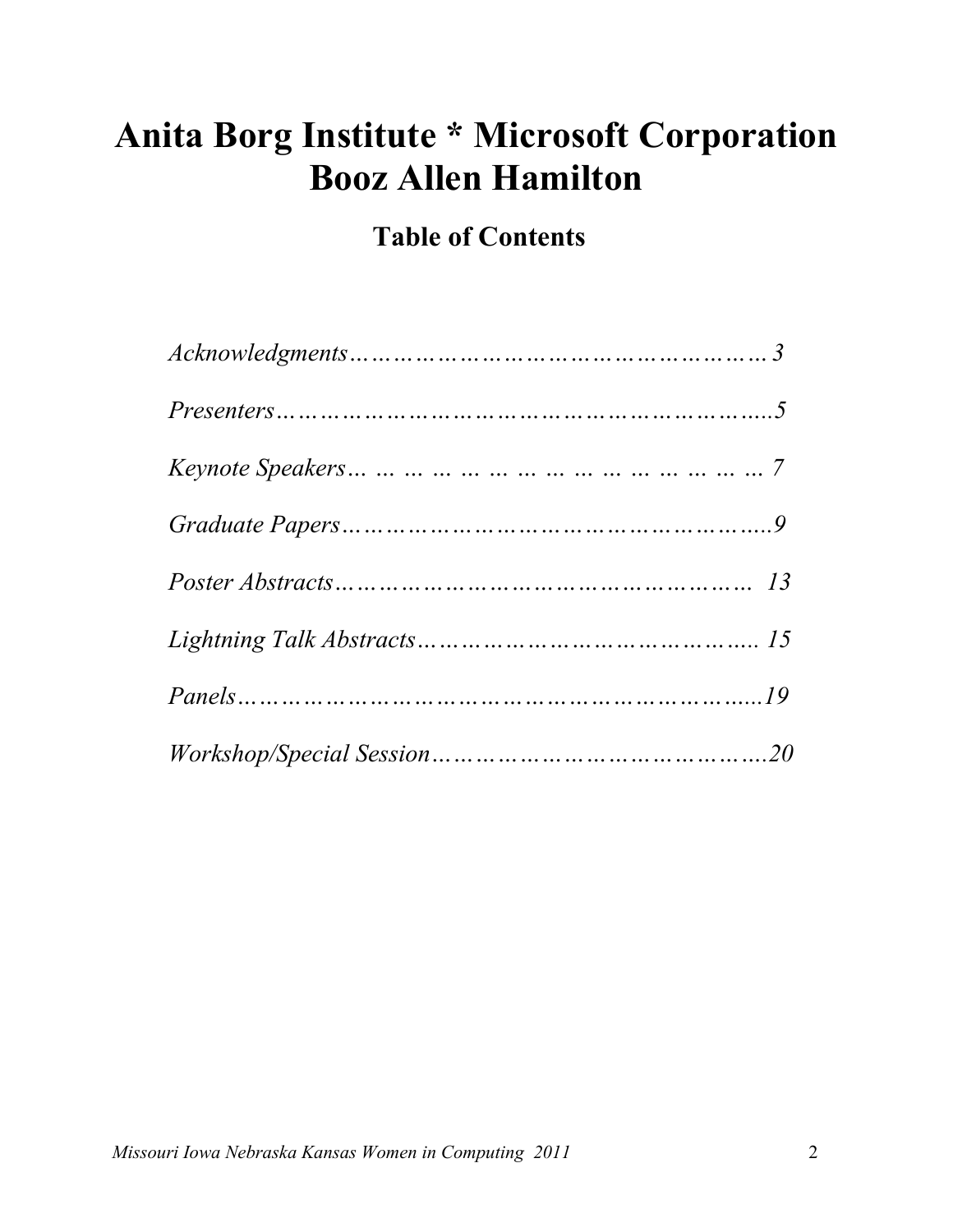# **Acknowledgments**

The Missouri Iowa Nebraska Kansas Women in Computing (MINK WIC) Conference, located at the Embassy Suites Hotel in Kansas City, MO, October 7-8, 2011, was made possible by the hard work and collaboration of many people. We attempt to name everyone whose hard work has made it a success!

- Carol Spradling (Northwest Missouri State University) and Judy Mullins (University of Missouri Kansas City), who co-chaired the event.
- Other members of the conference committee: Julia Stefani (Monsanto), the college/university coordinator, and Ziping Lui (Southeast Missouri State University), who organized our student activities and helped in whatever capacity was needed. Our student coordinators, Sarah Peters (Northwest Missouri State University) and Abbey Trotta (Silpada Designs) who worked tirelessly planning the student social event.
- A huge thanks to our special mentor, Gloria Townsend (DePauw University).
- Our MINK WIC web masters: Jiachen Duan, Ravali Bhagvath, Rajasekaran,Prasanna Kumar, Sharma,Sankalp, Kalyan Punukollu, Meettu Rajendran Aneesi, Navaneetha Mareddy, Ramya Muddu, Rohit Kanwar (Northwest Missouri State University)
- Brandon Guffey (Northwest Missouri State University), our graphic designer, Elise Jones (Northwest Missouri State University), our social media director, and Ashley Herring (Northwest Missouri State University), our event planning assistant.
- A very special thanks to Microsoft Corporation, Booz Allen Hamilton and the Anita Borg Institute (ABI), who provided generous Gold Sponsorship to the conference. Special thanks to Jane Prey from Microsoft, Cindy Lundstrom from Booz Allen Hamilton and Kim McLeod from ABI.
- Many thanks to our other sponsors: Cerner Corporation, UMKC, Garmin, NWMSU, Grace Hopper Regional Consortium, NSF, Microsoft Research and the National Center for Women & IT.
- CRA-W (Computing Research Associates' Committee on the Status of Women in Computing Research), who provided us with a generous Distinguished Lecture Series (DLS) grant that allowed us to present two excellent speakers and accomplished women in the computing field: Lillian (Boots) Cassel, PhD (Villanova University) and Patty Lopez, PhD (Intel Design Center). Special thanks to DLS directors, Nancy Amato and Dilma DaSilva.
- ACM-W (Association of Computing Machinery's Council on Women in Computing), who gave us their guidance and experience in organizing these conferences. Thanks again to Gloria Townsend!
- Faculty and staff who encouraged many of their women students to attend MINKWIC: Scott Sigman (Drury University), Tim DeClue (Southwest Baptist University), Tiffany Archer (Ozark Technical Community College), George Gibeau (Ozark Technical Community College), Deborah Becker (Missouri Western University), Connie Hecker (Missouri Western University), James Jones (Graceland College), Chuck Pheatt (Emporia State University), Leen-Kiat Soh (University of Nebraska – Lincoln), Catherine Till (University of Iowa), Michelle Todd (Hannibal-LaGrange University), Wen Hsin (Park University), Nancy Kinnersley (University of Kansas), Baek-Young Choi (University of Missouri - Kansas City), Yugyung Lee (University of Missouri - Kansas City) and Jim Jones (Graceland University).
- Laura Byerley (University of Missouri Kansas City) and Mark Hornickel (Northwest Missouri State University), who handled MINK WIC conference publicity to the news media.
- Judy Clark (Northwest Missouri State University) and Carolyn Hardy (Northwest Missouri State University), who handled MINK WIC registration.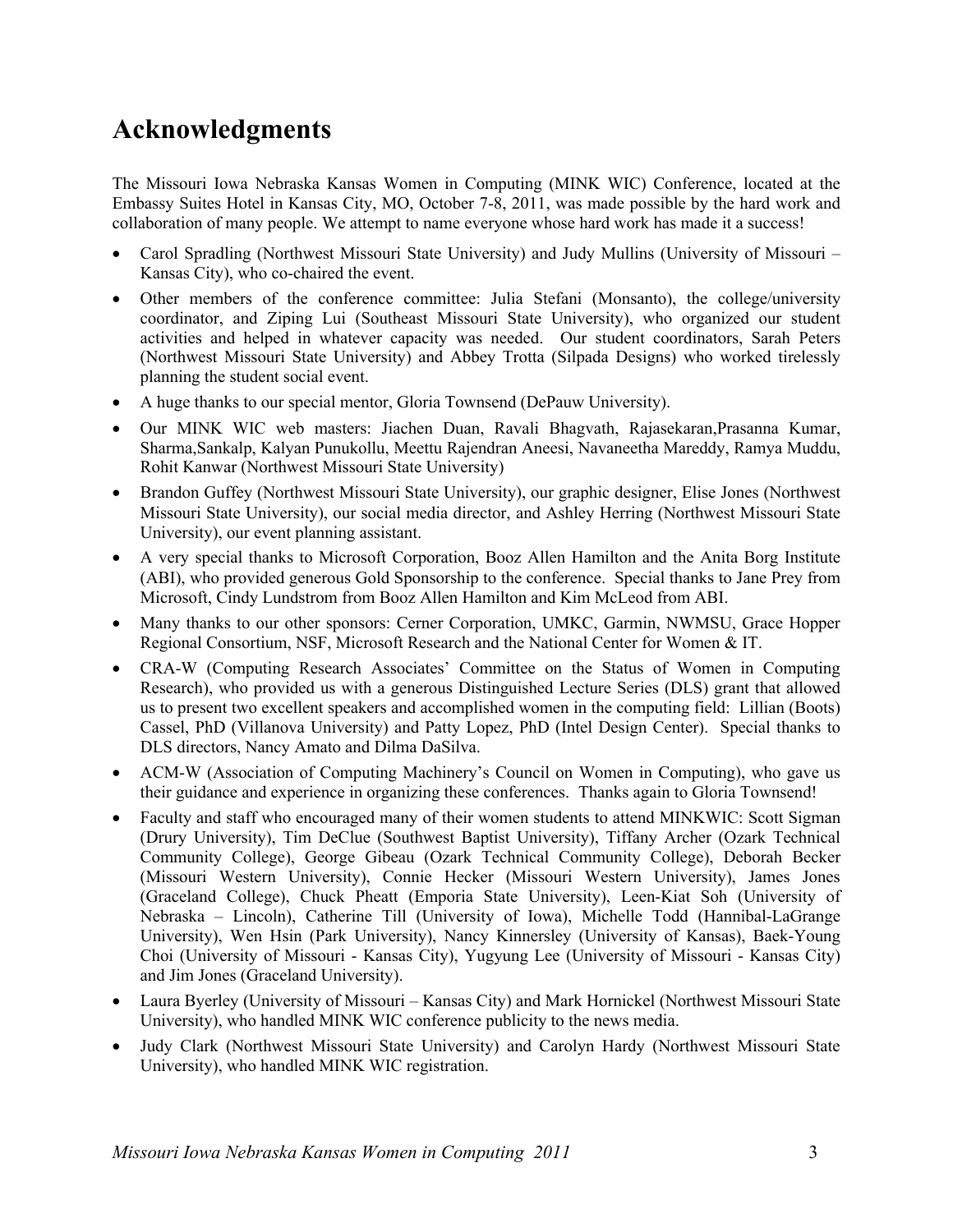- Special thanks to Ashley Greeley (Northwest Missouri State University Computer Science/Information Systems) for maintaining the MINK WIC accounts, ordering supplies, contacting vendors, handling inquiries, and for many other duties too numerous to mention.
- Katie White Walters (Rockman et al), who conducted our conference evaluations for NSF.
- Those who gave of their time to judge the posters: Boots Cassel(Villanova), Wen Hsin (Park University), Baek-Young Choi (UMKC), BJ Wishinsky (Anita Borg Institute), Jim Jones (Graceland Univ.), Leen-Kiat Soh (University of Nebraska-Lincoln), Scott Sigman (Drury University), Ziping Liu (Southeast Missouri State University) and Nancy Kinnersley (University of Kansas).
- UMKC High School Dual Credit Program director Lynne Clawson-Day for her tremendous support of female high school students to attend their first professional technical conference.
- UMKC School of Computing and Engineering support staff Sharon Griffith (Administrative Assistant, CSEE department) for patience and performance under fire.
- Many thanks to UMKC School of Computing and Engineering Dean Kevin Truman and Department Chair Dr. Ghulam Chaudhry for their support. And many thanks to Northwest Missouri State University Booth College Booth College of Business and Professional Studies Graduate Dean, Dr. Greg Haddock and Dr. Phil Heeler, Computer Science/Information Systems Department Chair.
- Our excellent workshop and special session presenters! Crushing Gender Stereotypes: BJ Wishinsky (ABI). Interviewing Skills: Erin Stancik and Jeanne Johnson (Microsoft). Recruiting Women Into Your Computing Major: Joanne McGrath Cohoon (NCWIT).
- Our excellent panelists! Grad School Panel: Boots Cassel (Villanova), Patty Lopez (Intel), Joanne Cohoon(NCWIT), Kim Wall (Principal Financial Group) and Bridig Halling (KU PhD student). Imposter Syndrome Panel: Alyssa Daw (Google), Jeanne Johnson (Microsoft), Michelle Brush (Garmin), Yuvonise Thurmond (KC Light & Power) and Julia Stefani (Monsanto). Glass Ceiling Panel: Cindy Lundstrom (Booz Allen Hamilton), Lauren Larscheid (Cisco), Richelle Alvers (HP), Sonia Sharma (Google) and Michelle Sommers (Cerner).
- Last but not least, all the wonderful student participants  $(125+)$  and presenters  $(30 \text{ of you!})$  who shared thirty different posters, papers and lightning talks with everyone. **YOU ARE THE FUTURE!!!**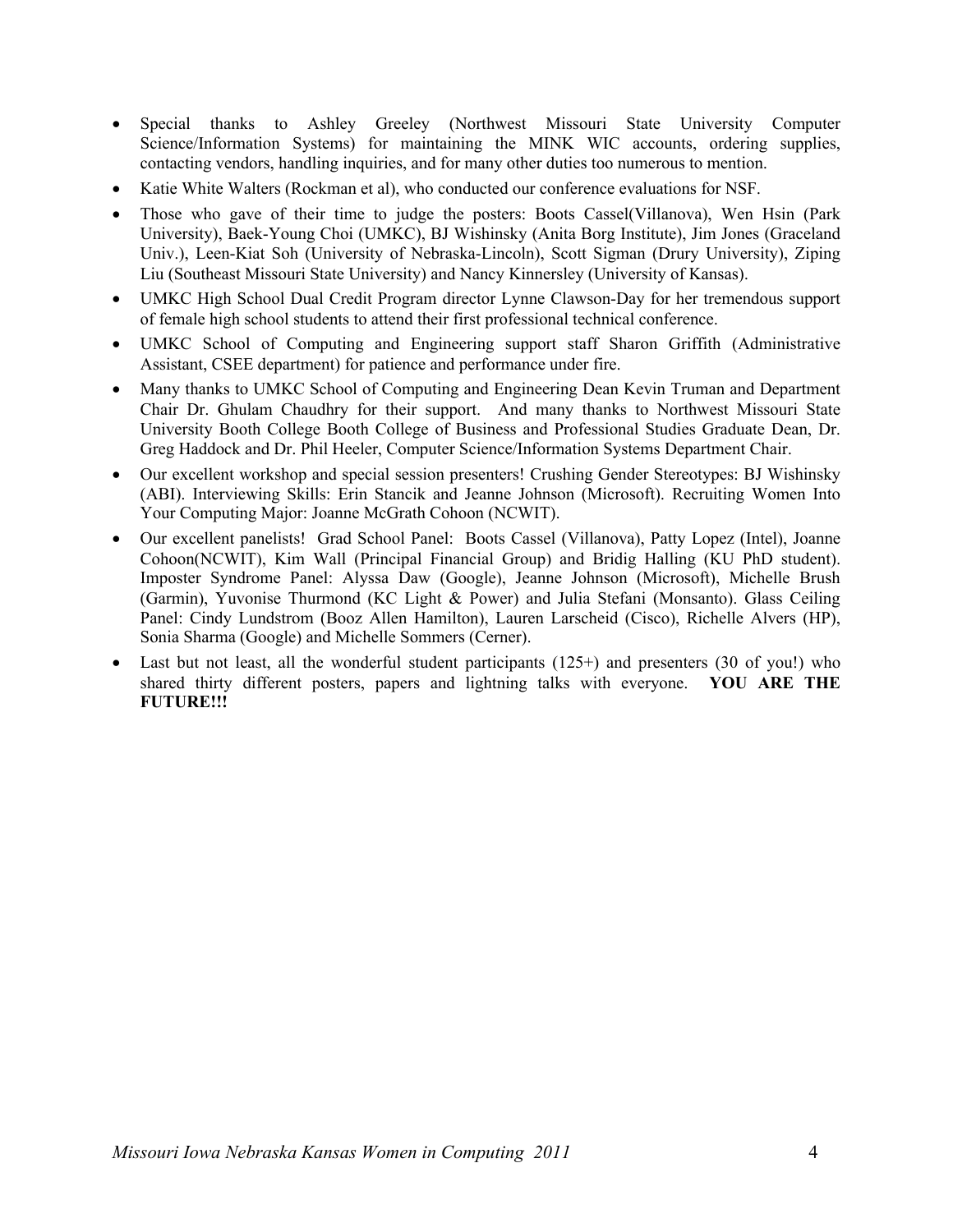# **Presenters**

| Bade, Srikekha - Northwest Missouri State University                                                                                                |
|-----------------------------------------------------------------------------------------------------------------------------------------------------|
| Talk: Emerging Technologies<br>Becker, Danyel - Missouri Western State University                                                                   |
| Poster: AssistiveTechnologies? Above the Glass Ceiling                                                                                              |
| Black, Jasmine - Northwest Missouri State University                                                                                                |
| Poster: Computing and Banking Industry                                                                                                              |
| Boggavarapu, Sravya - Kansas State University                                                                                                       |
| Talk: Ways to bring more women into Computing                                                                                                       |
| Chakdar, Kriti - University of Kansas                                                                                                               |
| Talk: Training Boltzmann Machine for Cancer Diagnosis                                                                                               |
| Poster: Augmented Reality                                                                                                                           |
| Charlakola, Spoorthi - Northwest Missouri State University                                                                                          |
| Poster: How Have Women Emerged in Computing?                                                                                                        |
| Cheeti, Srilaxmi - Kansas State University                                                                                                          |
| Poster: Cross-Domain Sentiment Classification Using Motifs Derived from Syntax Tree and an                                                          |
| Adaptive Naïve Bayes Classifier                                                                                                                     |
| Chittajallu, Sudha Rasmi - Northwest Missouri State University                                                                                      |
| Poster: How Has Technology Changed Women's Lives?                                                                                                   |
| Dell, Isabella - Northwest Missouri State University                                                                                                |
| Talk: The Echo Smartpen, Writing Modernized<br>Doddapaneni, Krishna Kumari - University of Missouri-Kansas City                                     |
| Poster: Cryonics : Raising the Dead                                                                                                                 |
|                                                                                                                                                     |
| Edupuganti, Sindhuja - Northwest Missouri State University                                                                                          |
| Talk: Women in Computing in India                                                                                                                   |
| Ferguson, Christine - Northwest Missouri State University<br>Poster: Accounting and Computer Science: Strong partners when choosing a college major |
| and/or minor                                                                                                                                        |
| Gangavelli, Shravya Rao - Northwest Missouri State University                                                                                       |
| Talk: Considerations For the Project's Success                                                                                                      |
| Glenn, Brandi - Missouri Western State University                                                                                                   |
| Poster: Different Aspects That Are Put Into Creating a Website                                                                                      |
| Gorla, Pratima; Kanakamedala, Archana; Jayam, Harini; Pochanapeddi ,Deepthi                                                                         |
| University of Missouri - Kansas City                                                                                                                |
| Paper: Smart Home                                                                                                                                   |
| Hendricks, Melanie - Southeast Missouri State University                                                                                            |
| Poster: Using Concept Maps to Improve Teams' Abilities to Navigate Ill-Structured Problems                                                          |
| Hughes, Dee - Missouri Western State University                                                                                                     |
| Talk: Non-Profit Project with Potential for National Recognition                                                                                    |
| Jones, Elise - Northwest Missouri State University                                                                                                  |
| Talk: Navigating the Social World<br>Kanakamedala, Archana - University of Missouri-Kansas City                                                     |
| Talk: Art Valley                                                                                                                                    |
| Kellner, Andrea - Missouri Western State University                                                                                                 |
|                                                                                                                                                     |
| Talk: The Importance of Networking<br>Meesala, Nirupama - Kansas State University                                                                   |
| Talk: Why People Think a Computer Career is Easy                                                                                                    |
|                                                                                                                                                     |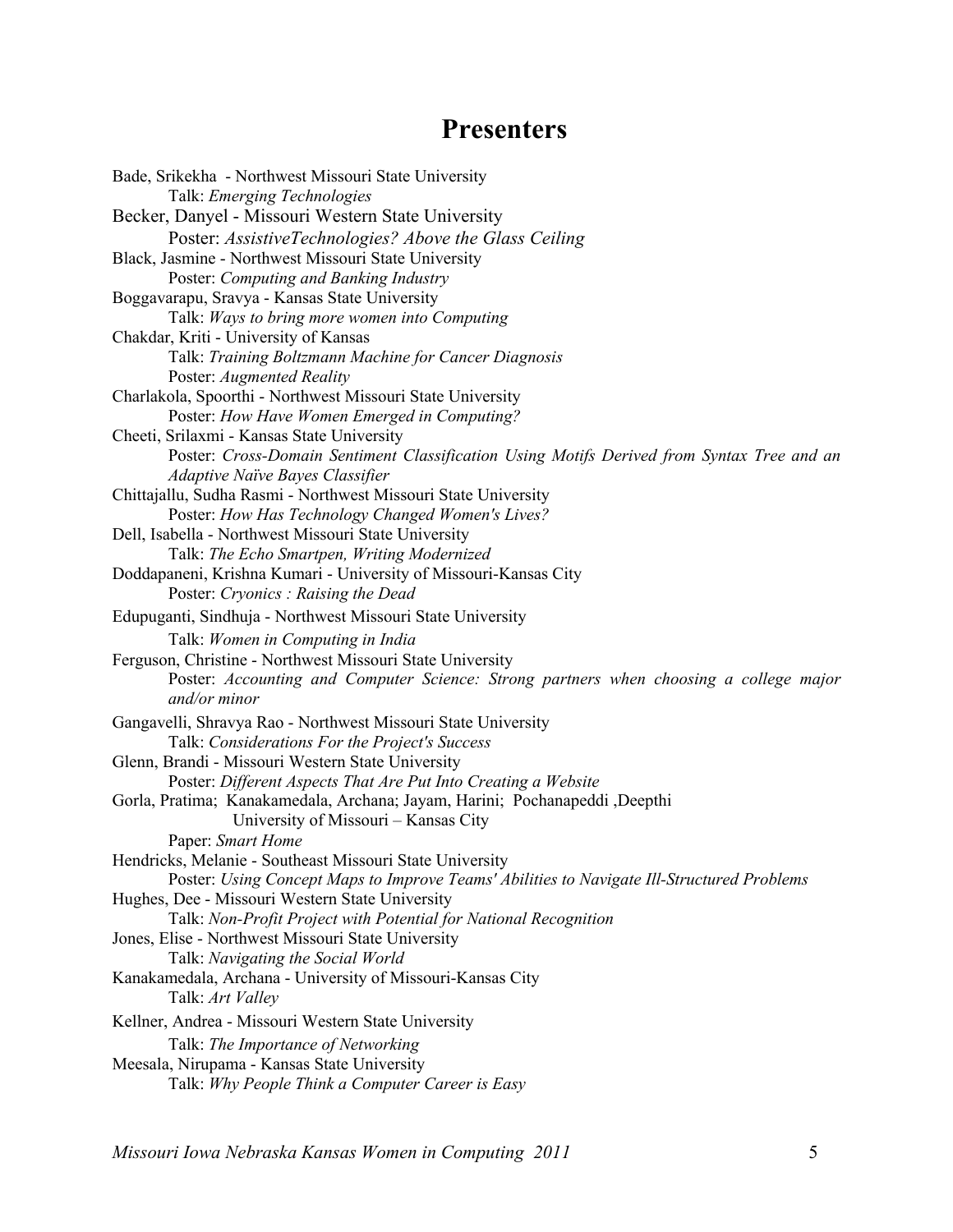Mejova, Yelena - University of Iowa Paper and Poster: *Refined Sentence Polarity Classification using Affect Control Theory* Parne, Spoorthy Reddy - Kansas State University Talk: *Does Gender Matter in Computer Science?* Pooreddy, Sreenidhi - Northwest Missouri State University Poster: *Augmented Reality in Daily Life* Raghavan, Rama - University of Missouri-Kansas City Talk: *Understanding Intelligence* Shin, Sunae - University of Missouri-Kansas City Poster: *An Efficient Location Update Scheme for Multicast Applications in Cellular Networks* Spurgeon, Maria - Missouri Western State University Poster: *Achieve with AITP* Sridhar, Vidya - University of Missouri-Kansas City Paper: *Content Based Image Retrieval* Poster: *Semi-Supervised Learning of Alternatively Spliced Exons Using Expectation Maximization Type Approaches* Swaminathan, Kapilaarthi - Missouri Western State University Talk: *Work Life Balance for Women in Computing*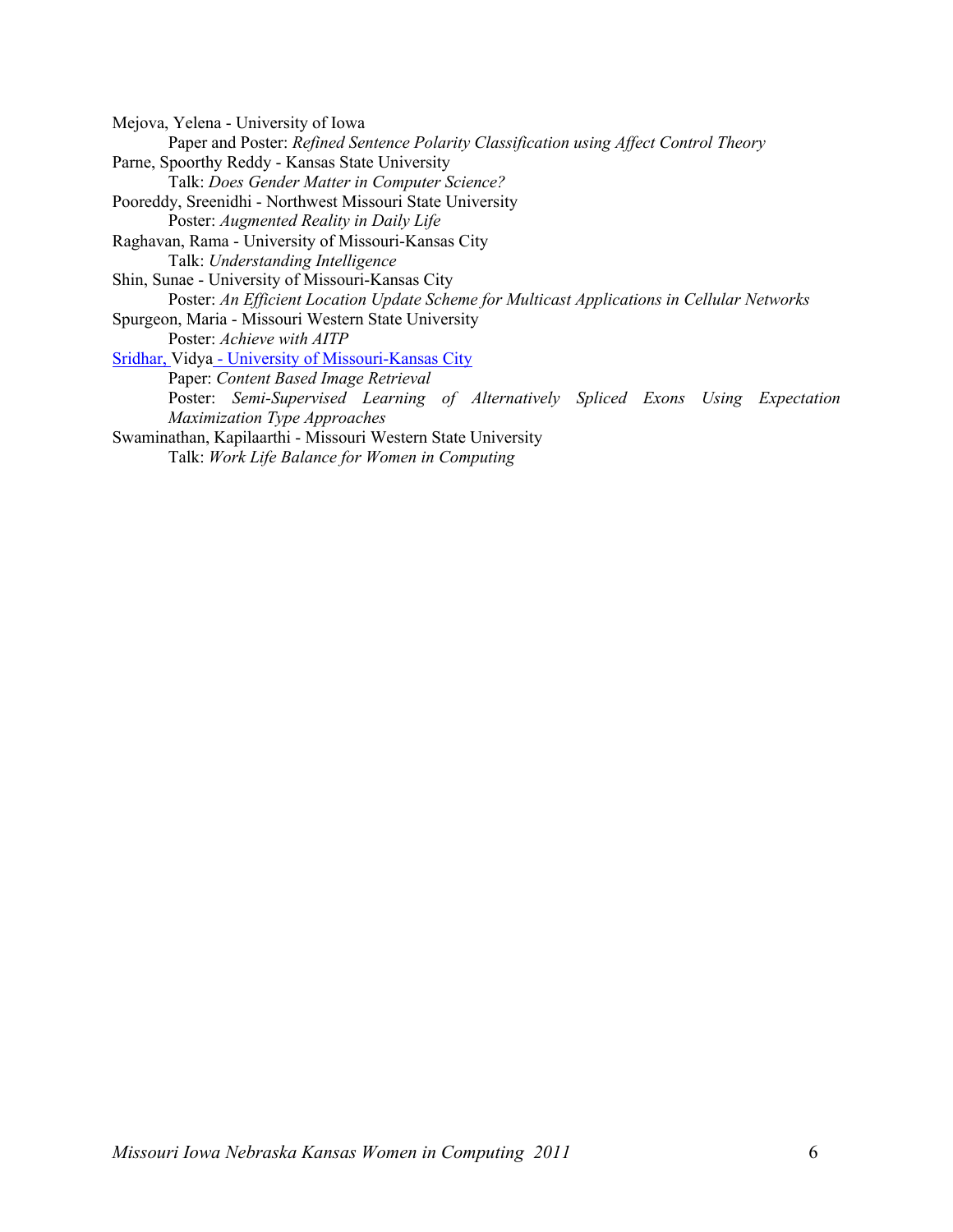## **CRA-W Distinguished Keynote Speaker**

### **Dr. Patty Lopez**

#### *Logic Validation Engineer, Intel Corporation*

#### **Testing to Ensure that Moore's Law Continues**

#### **Abstract**

Microprocessors with nearly three billion transistors now exist. These chips often integrate diverse components (e.g. System-on-a-Chip products), some of which may be "black box" in nature. To maintain Moore's Law, the challenge is to manage the increasing variability of state-of-the-art process technology while maintaining yield/quality and cost. This talk will discuss the increasing importance "Design for Test" (DFT) methodologies as microprocessors scale to higher and higher levels of complexity.

**Dr. Patty Lopez** is an imaging scientist who spent 19 years at HP transferring technology into products and holds seven imaging patents. Patty joined Intel in 2008 and works on microprocessor logic validation design for test and manufacturability. Patty graduated with high honors from New Mexico State University with a B.S., M.S., and Ph.D. in Computer Science. Her research interests include logic validation, computer and human vision, software engineering, and computer science education.

 **\_\_\_\_\_\_\_\_\_\_\_\_\_\_\_\_\_\_\_\_\_\_\_\_\_\_\_\_\_\_\_\_\_\_\_\_\_\_\_\_\_\_\_**

Patty received several technical leadership, diversity, and community service awards, including the 2010 HENAAC Award for Community Service. She serves on the CAHSI, ABI, and CRA-W Boards. She has served on the GHC organizing committee in several roles and will be the GHC 2012 Program Industry Co-Chair. She is an NCWIT Workforce Alliance Project Team member, and her current passion is creating an inclusive organizational culture in the workplace.



.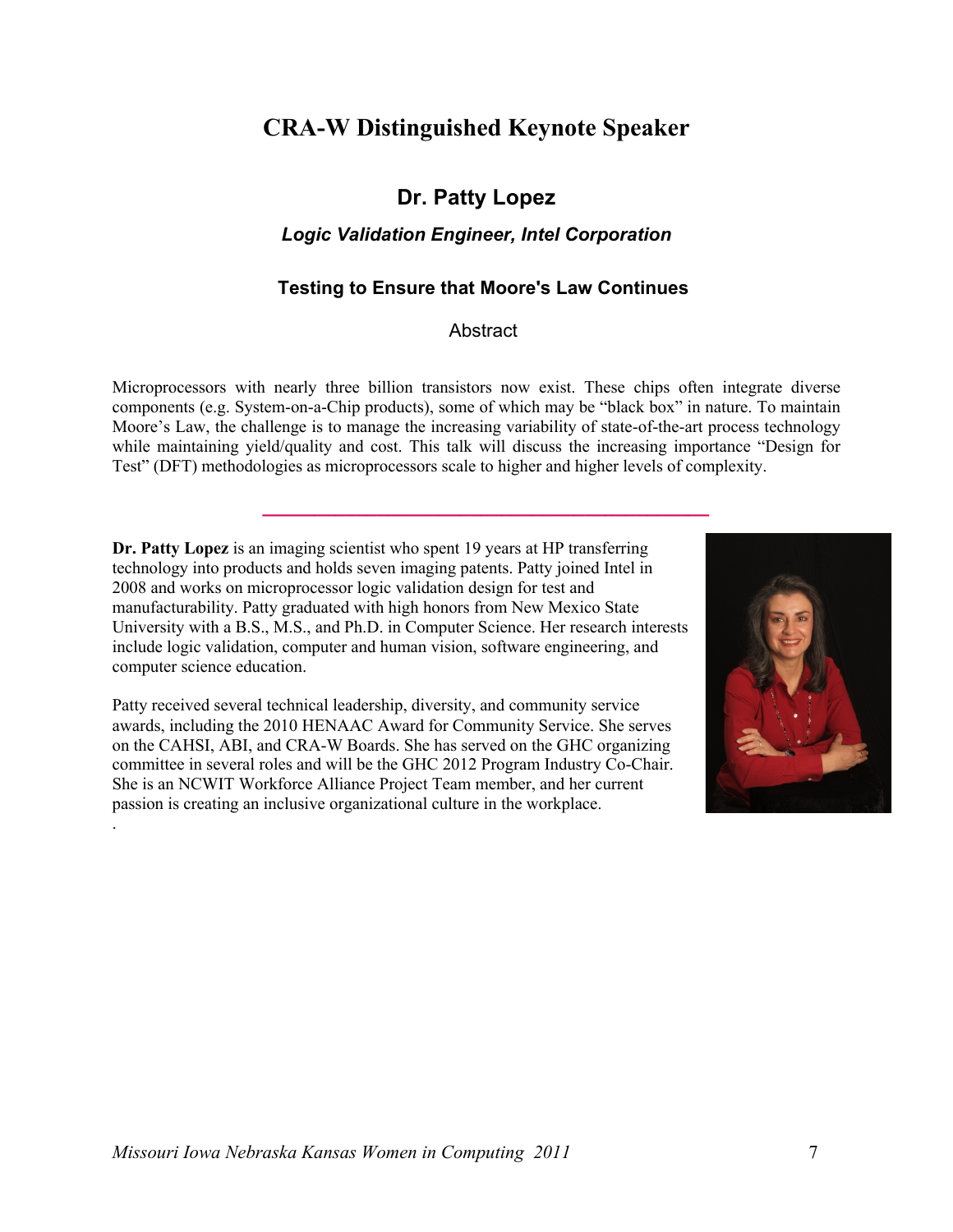## **CRA-W Distinguished Keynote Speaker**

### **Dr. Lillian(Boots) Cassell**

#### *Professor, Villanova University*

#### **No Discipline is an Island: Where Computing and Other Disciplines Meet**

#### Abstract

What do physics and music and biology have in common? What role does computer science play in each of these fields? How does psychology inform computer science and support development of effective user environments? How do social networks draw on mathematics and sociology? Interdisciplinarity characterizes the ways that various distinct disciplines interrelate and evolve into new areas of research and application. This talk will survey some of the areas where computing and other disciplines are joining forces to solve new problems – and to pose others

 **\_\_\_\_\_\_\_\_\_\_\_\_\_\_\_\_\_\_\_\_\_\_\_\_\_\_\_\_\_\_\_\_\_\_\_\_\_\_\_\_\_\_\_**

**Lillian (Boots) Cassel** is professor of computing sciences at Villanova University. She is lead principal evaluator on the NSDL Ensemble Project (www.ensemble.org) and on the CPATH Distributed Expertise project; she co-leads the NSF project on Interdisciplinary Computing. She has served as chair of ACM SIGCSE and of the ABET Computing Accreditation Commission, and is currently a member of the ACM Education Board. Her particular interests include computing education, digital libraries, and interdisciplinary computing.

.

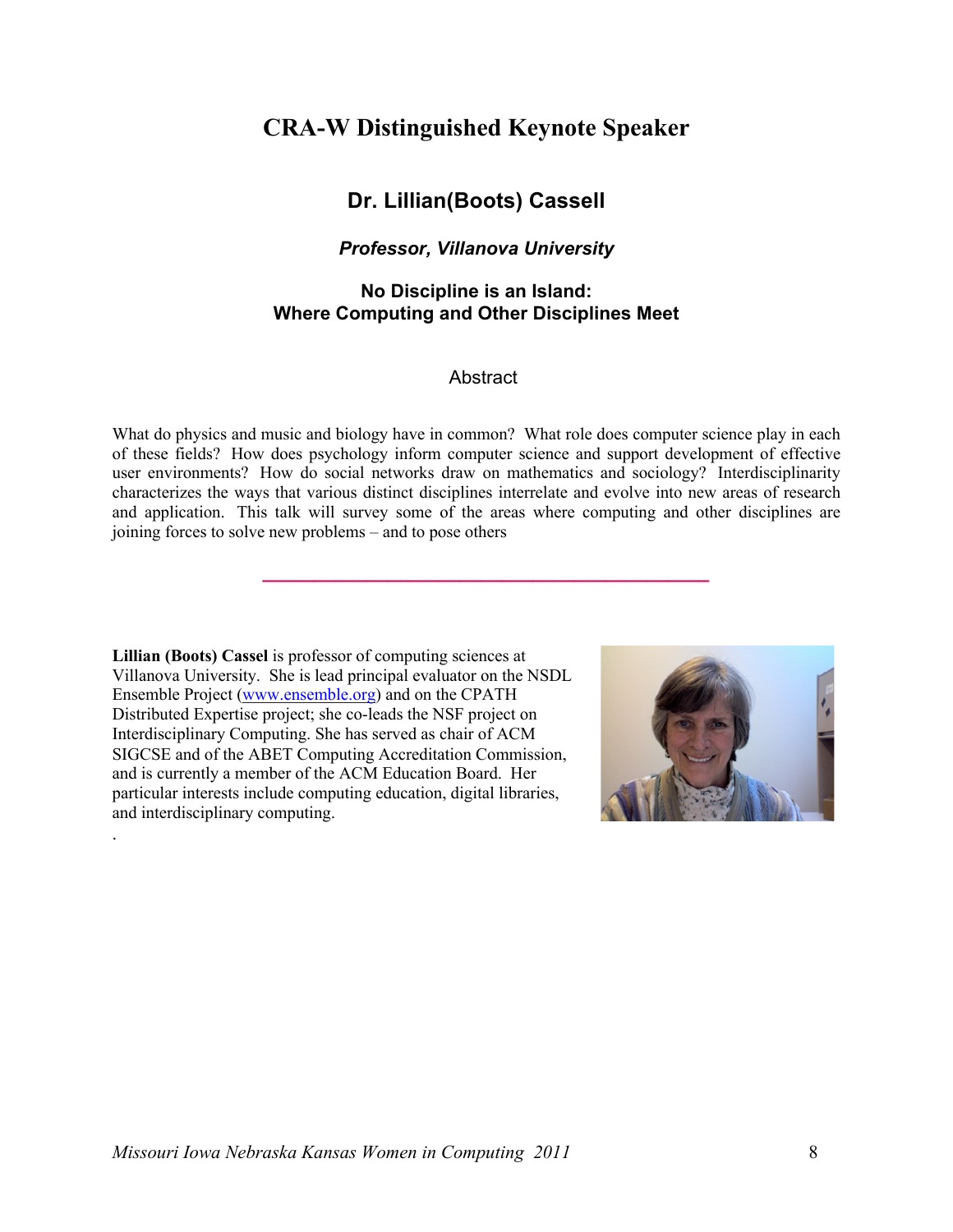## **Graduate Papers**

#### **Refined Sentence Polarity Classification using Affect Control Theory**

**Presenter: Yelena Mejova, University of Iowa** yelena-mejova@uiowa.edu

In this research we ground the semantic modeling of emotion used in Sentiment Analysis in the sociological field of Affect Control Theory. For over four decades, Affect Control Theorists refined the quantification of various aspects of affective meaning, placing each concept that may be expressed by a word in a multi-dimensional semantic space. Furthermore, the theory provides empirically-derived equations for modifying the affective meanings of words according to the context in which they appear. Using these models, as well as numerous annotated lexicons produced by various sociological studies, we extend the simplistic definition of sentiment used in automatic text analysis today. We show that Affect Control Theory is useful in the Sentiment Analysis task of polarity classification, achieving a significant improvement over a classifier driven by a standard SA lexicon.

#### **Content Based Image Retrieval**

#### **Presenter: Vidya Sridhar, University of Missouri – Kansas City** vsx93@mail.umkc.edu

Growth and development of multimedia technology has led to an exponential increase in visual information. Where traditional key-based information retrieval techniques do not completely meet the users' demands, Content-Based-Image-Retrieval(CBIR)prevails. CBIR refers to the retrieval of images from a database using information derived from the images themselves rather than their text indices. In this paper we describe an improved approach of content based retrieval, based on dominant colors in the foreground and background of the image. We combined the dominant colors along with histogram and statistical features to form a substantial set that determines the overall similarity measure between the query and queried image. Effective feature extraction is crucial for the relevant results. By combining the usefulness of these features, we seek to gain better semantic relevance among retrieved images. On a test set of 1000 images, grouped into different classes (based on visual content), the proposed method has improved the accuracy of image retrieval, compared to those of prevalent methods based solely on the dominant color feature.

#### **Smart Home**

#### **Presenters: Pratima Gorla, Archana Kanakamedala, Harini Jayam, Deepthi Pochanapeddi,**  University of Missouri – Kansas City pgktb@mail.umkc.edu

In the presence of advanced technology, the quality of human life is advanced. The aid from those technologies not only makes our lives more comfortable and hassle free, but also helps those with disabilities for their independent and safe lives. Developing a smart home system provides various benefits to senior people for maintaining security as well as for managing daily routines like garage management, pet feeding etc. For an effective realization of the imagination in the world, we have explored new forms of computational platforms, i.e. Cloud Computing and Virtual Worlds such as Second Life - "a 3D virtual world where users can socialize, connect and create using free voice and text chat." Building all these features in a Virtual World seems easier than we think, as no actual resources are needed in building the house. This approach helps people to visualize how advanced features can be implemented for smart homes and how useful it can be in a real world. In this way it saves a tremendous amount of time, effort, and money. The main objective of the paper is introducing the Smart Home design that ensures security using biometric fingerprint detection techniques, reduces energy at home by monitoring power usage and temperature using sensors, models a dynamically changing home environment (e.g., music and color modulation), creates an automatic system for carrying out daily routines like cleaning house, caring pets and plants, sends a medication reminder to elderly people, and monitors children and pets in the house from distance. The Smart Home project (proposed as a group project for CS590VC: Virtual Worlds in Computing class at UMKC) is in the development process using

*Missouri Iowa Nebraska Kansas Women in Computing 2011* 9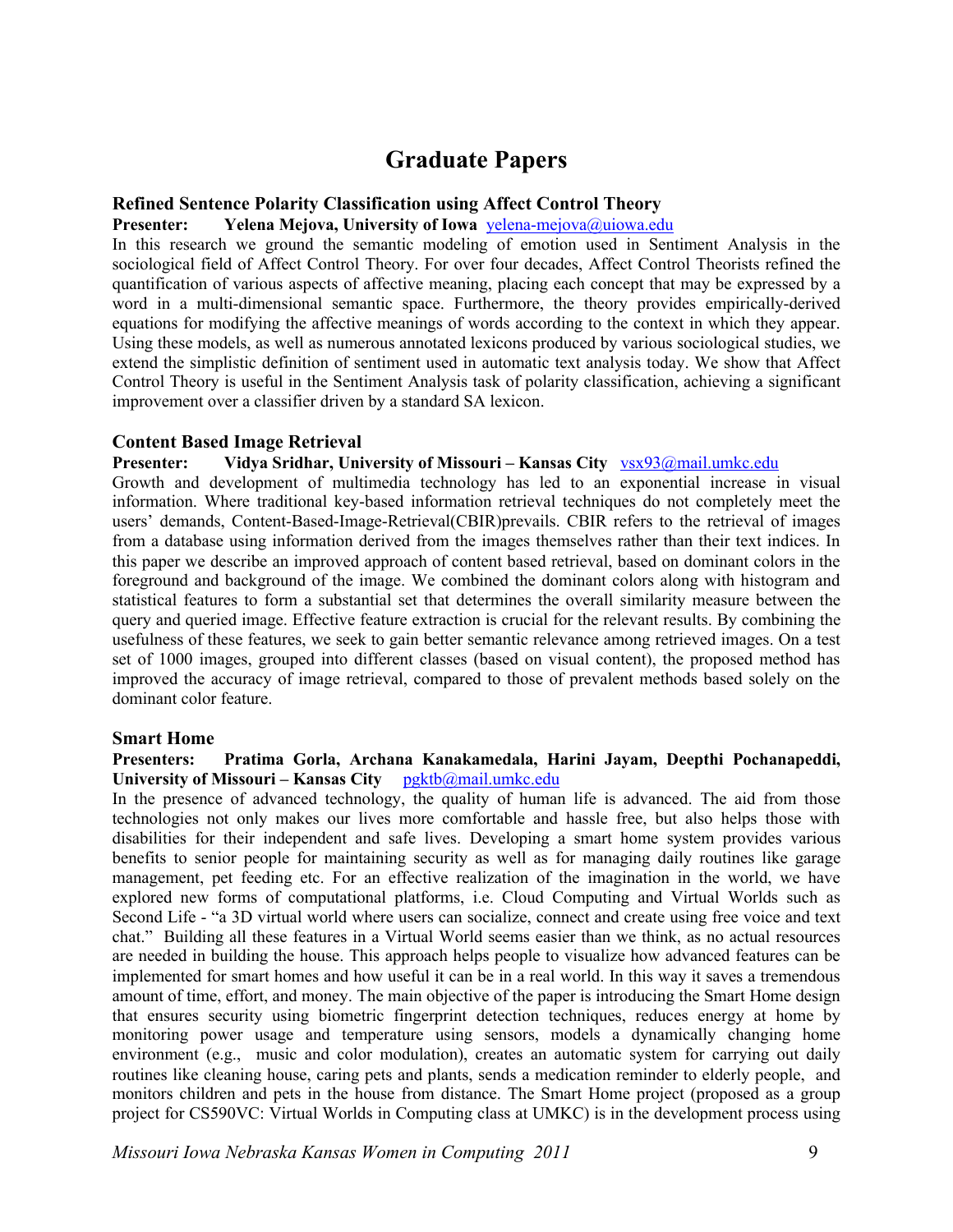Web Services, Second Life, and IBM Cloud Technologies. We believe that our Smart Home project will improve lives and make them more efficient.

## **Graduate Posters**

#### **Augmented Reality in Daily Life**

#### **Presenter: Sreenidhi Pooreddy, Northwest Missouri State University**

#### s507057@mail.nwmissouri.edu

Augmented Reality technology allows us to present virtual digital information such as 3D graphics, rich text and multimedia information in our real life. This platform helps us to get the required information on the fly by identifying the required input patterns captured by the camera. Augmented Reality opens the door to the 3D virtual life where it's very easy and efficient to access the required information on the go. Augmented Reality setup contains a camera and a computer device. Usually a web cam or a cellphone camera is used to capture and identify the patterns. Then the 3D objects are rendered at the appropriate place to provide information. This paper discusses the present trend of Augmented Reality and its use to simplify our day to day activities. It explains the variety of fields that the technology is applied to and how the virtual information is helpful to us. This paper also brings forth some of the augmented reality applications such as, Layers web browser helps to use the web smoothly, Entertainment magazines and text books are more efficient to read, General Motors is taking car security to next level by using AR-Windshields, Microsoft Kinect is not only bringing the game to us physically but also the revolutions in healthcare. This paper also introduces some of the software APIs in Android, Silverlight, and IPhone which are used to develop these gaming applications.

#### **How Has Technology Changed Women's Lives?**

#### **Presenter: Sudha Rasmi Chittajallu, Northwest Missouri State University**

#### s509462@mail.nwmissouri.edu

This presentation mainly focuses with the longstanding entry and participation of women in the area of technology. There is a drastic change from past few decades with the technological involvement in women's life. This paper deals with (1) what made women develop their interest towards the technology, (2) did their involvement really change their lives and (3) how far it helped them in both their personal lives and in their work area. This presentation also involves the comparison between the women's involvement in the technical field over the 19th and 20th century. Much research has been conducted regarding the success of women in technical fields. Overall, this presentation is regarding the technology and its effect on women's lives.

#### **How Have Women Emerged in Computing?**

#### **Presenter: Spoorthi Charlakola, Northwest Missouri State University**  spoorthi.charlakola@gmail.com

There is a tremendous change in women's lives with the help of technology. There was a drastic change from 19th century to the present. We can see women in every field today. Women's contributions towards society regarding technology are vital. Challenges and experiences dealt with by women are mentioned in this presentation. Few motivational theories of how women managed to face the present technological and work area trends. Statistical comparison of how women managed to compete with the world. Examples of such women are provided in this presentation.

#### **Semi-Supervised Learning of Alternatively Spliced Exons Using Expectation Maximization Type Approaches**

#### Presenter: **Ana Stanescu, Kansas State University anas** @ksu.edu **Advisor: Dr. Doina Caragea**

Successful advances in DNA sequencing technologies have made it possible to obtain tremendous amounts of data fast and inexpensively. As a consequence, the afferent genome annotation has become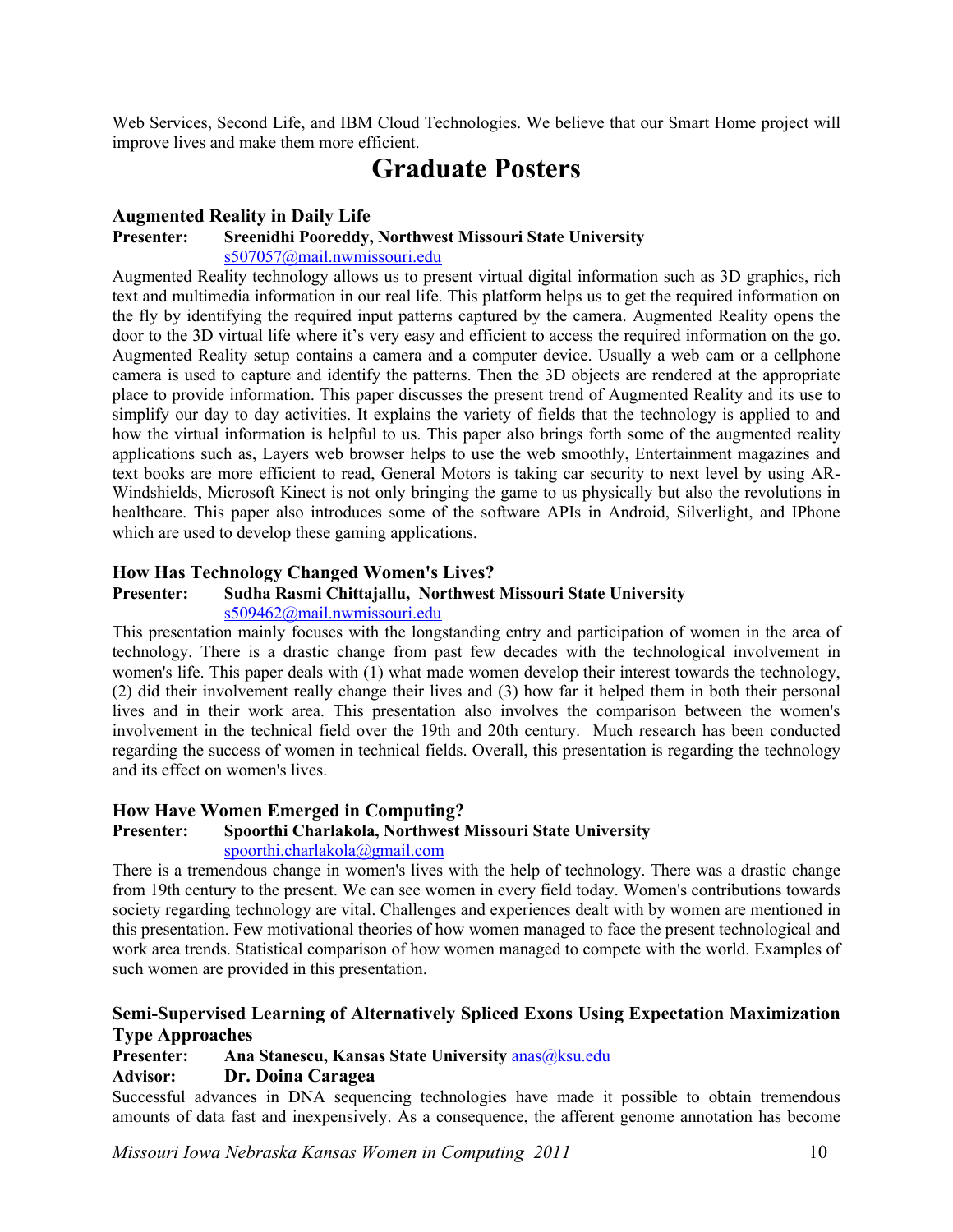the bottleneck in our understanding of genes and their functions. Traditionally, data from biological domains have been analyzed using supervised learning techniques. However, given the large amounts of unlabeled genomics data available, together with small amounts of labeled data, the use of semisupervised learning algorithms is desirable. Our purpose is to study the applicability of semi-supervised learning frameworks to DNA prediction problems, with focus on alternative splicing, a natural biological process that contributes to protein diversity. More specifically, we address the problem of predicting alternatively spliced exons. To utilize the unlabeled data, we train classifiers via the Expectation Maximization method and variants of this method. The experiments conducted show an increase in the quality of the prediction models when unlabeled data is used in the training phase, as compared to supervised prediction models which do not make use of the unlabeled data.

#### **Cryonics : Raising the Dead**

#### **Presenter: Krishna Kumari Doddapaneni, University of Missouri-Kansas City**

#### kdb93@mail.umkc.edu

Cryonics is a one of the many new found applications of Nanotechnology. It is a technological attempt at raising the dead. It can actually be elaborated as a procedure where humans or animals who can no longer sustain life by contemporary medicine, are preserved at extremely low-temperatures in hope of possible resuscitation in the future. Very low temperatures create conditions that can preserve tissue for centuries, possibly including the neurological basis of the human mind. Through a process called vitrification, brain tissue can be cooled to cryogenic temperatures without ice formation. Damage associated with this process is theoretically reversible in the same sense that rejuvenation is theoretically possible by specific foreseeable technology. Injury to the brain due to stopped blood flow is now known to result from a complex series of processes that take much longer to run to completion than the six minute limit primarily damages blood vessels rather than brain tissue. Apoptosis of neurons takes many hours. This creates a window of opportunity between legal death and irretrievable loss of life for human and animal subjects to be cryopreserved with possibility of future resuscitation. Under ideal conditions, the time interval between onset of clinical death and beginning of cryonics procedures can be reduced to less than a minute, but much longer delays could also be compatible with ultimate survival. Although the evidence that cryonics may work is indirect, indirect evidence is essential in many areas of science. If complex changes due to aging are reversible at some future date, then similarly complex changes due to stopped blood flow and cryopreservation may also be reversible, with life-saving results for anyone with medical needs that exceed current capabilities

#### **An Efficient Location Update Scheme for Multicast Applications in Cellular Networks Presenter: Sunae Shin (**sshin@mail.umkc.edu)**, University of Missouri-Kansas City Collaborators: Xinjie Guan and Dr. Baek-Young Choi, UMKC**

Cellular networks support mobile users (MU) by delivering voice and data services within the coverage area. This is achieved by the location management (LM) which aims to keep track of where the mobile users (MU) are, so that information from other mobile users can be delivered to them. LM consists of two main tasks: location update and paging. Location update is an operation through which MU reports its current location when a user travels to a non-registered area. Paging is initiated by the network to search the exact location of MU within the registered location area to deliver the information. With remarkably increasing mobile services, we found two issues for the necessity of efficient location management. One is heavy control traffic due to the overloaded lookup operations. Currently, every request for location update and paging is serviced through the Home Location Register (HLR) which stores information of all subscribers. The other issue is a great potential to be used in groups on the mobile services, in other words, a new service trend toward multicast applications. Multicast is one of the efficient mechanisms for data exchange between a sender and a group of subscribers. Multicast can be used for video conference and online games. Thus, we suggest a location update scheme that efficiently supports multicast applications via alleviating traffic overhead. First, we handle location management of group members of multicast applications with a group location register (GLR). Overhead on the link to HLR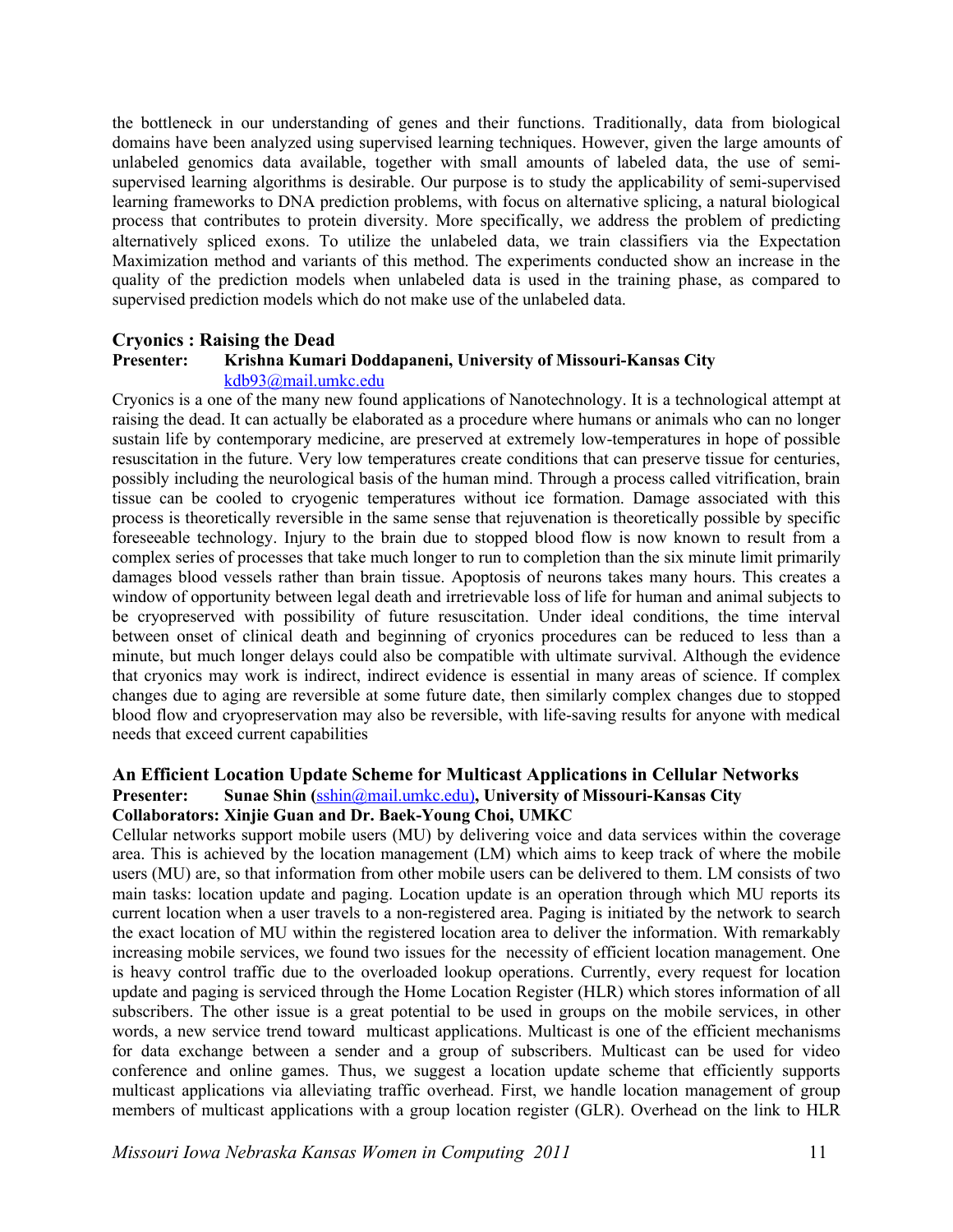also can be reduced by updating and discovering through GLR. Second, we propose dynamically adjusting the Location Area (LA) according to the historical profile of MUs. To determine optimal size of LA, we improve Density Based Spatial Clustering of Applications with Noise (DBSCAN). We validate our suggested strategy by real movement traces.

#### **Cross-Domain Sentiment Classification Using Motifs Derived from Syntax Tree and an Adaptive Naïve Bayes Classifier**

#### **Presenter: Srilaxmi Cheeti, Kansas State University (**srilaxmi.cheeti@gmail.com) **Advisor: Dr. Doina Caragea**

There is an increasing amount of user-generated information in online documents, including users' opinions on various topics and products. To make use of such opinions, it is useful to identify the polarity of the opinion, in other words, to perform sentiment classification. Supervised learning approaches have been successfully used for sentiment classification in domains that are rich in labeled data. Some of these approaches rely on tree kernels, where the trees are either sentence syntax trees or variations of these trees obtained using pruning strategies. However, for some domains the amount of labeled data can be relatively small. Therefore, it is interesting to study domain adaptation techniques that can transfer knowledge from one sentiment classification domain to a different domain. We address this problem in the context of product reviews. Our approach makes use of motifs derived from syntax trees and an Adapted Naïve Bayes classifier (ANB). More precisely, we identify tree motifs that occur frequently in both the source and the target domains, and use them together with motifs specific to the target domain, as features for a variant of the Naïve Bayes classifier, to transfer knowledge from source to target. Experiments focused on sentence level sentiment classification using domain adaptation between different types of product/movie reviews are currently being conducted.

#### **Augmented Reality**

#### **Presenter: Kriti Chakdar, University of Kansas**

kriti.chakdar@gmail.com

Augmented reality is the next thing.... It is able to show things in 3D and make many science fiction things possible! The way it works has amazed me and I want to share it with others. I have not yet worked on it, but I plan to. However, I first want others to know about it because it is amazing, and I'm sure it will amaze others also who don't know about it.

#### **Refined Sentence Polarity Classification using Affect Control Theory**

#### **Presenter: Yelena Mejova (**yelena-mejova@uiowa.edu)**, University of Iowa**

**Advisor: Dr Padmini Srinivasan** (padmini-srinivasan@uiowa.edu)

In this research we ground the semantic modeling of emotion used in Sentiment Analysis in the sociological field of Affect Control Theory. For over four decades, Affect Control Theorists refined the quantification of various aspects of affective meaning, placing each concept that may be expressed by a word in a multi-dimensional semantic space. Furthermore, the theory provides empirically-derived equations for modifying the affective meanings of words according to the context in which they appear. Using these models, as well as numerous annotated lexicons produced by various sociological studies, we extend the simplistic definition of sentiment used in automatic text analysis today. We show that Affect Control Theory is useful in the Sentiment Analysis task of polarity classification, achieving a significant improvement over a classifier driven by a standard SA lexicon.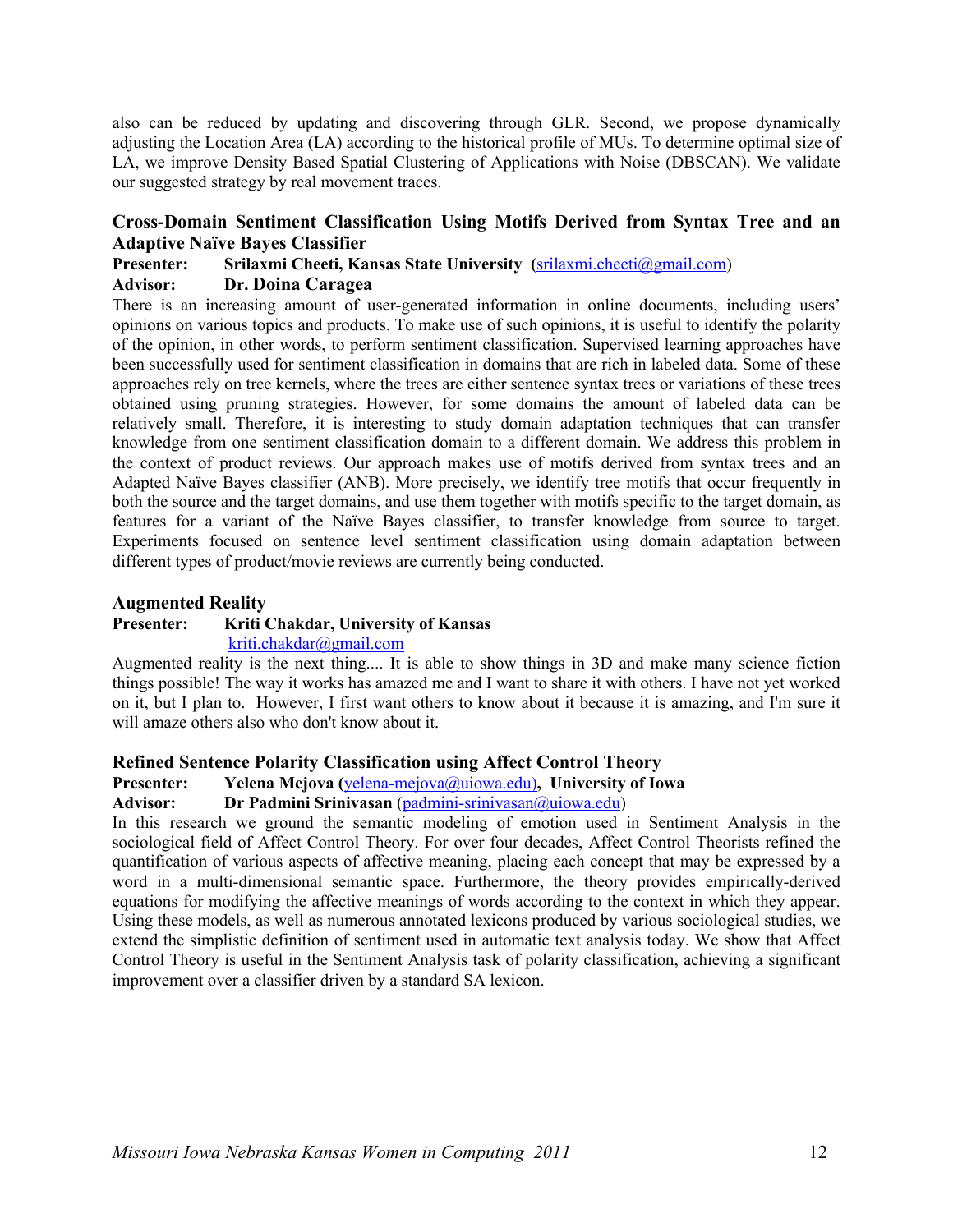# **Undergraduate Posters**

#### **Different Aspects That Are Put Into Creating a Website**

**Presenter: Brandi Glenn, Missouri Western State University** bglenn.2007@yahoo.com

I'm going to show you the different levels that it takes to create a website. I'm going to do this by showing screen shots of the webpage and what you have to do at each level.

#### **Accounting and Computer Science: Strong partners when choosing a college major and/or minor**

## **Presenter: Christine Ferguson, Northwest Missouri State University**

S507934@mail.nwmissouri.edu

In the business world today, you rarely see accountants doing all their work by hand. Instead, they are using the most up to date programs that were created by people in the computing area. By choosing to have both as a major/minor, you increase your career options exponentially. It is one thing to make an accounting program, but it's another thing to make one and know how it all would be perceived by a small business owner with little accounting background. Whether you use your computer skills for accounting purposes or you use your math skills for computing, an accounting and computer science major/minor will be very beneficial in the long run.

#### **Using Concept Maps to Improve Teams' Abilities to Navigate Ill-Structured Problems Presenter: Melanie Hendricks, Southeast Missouri State University** mdhendricks1s@semo.edu **Collaborator: Dr. Nilakanta, Iowa State University**

Ill-structured problems are complex and often require a significant amount of domain knowledge to solve. Most problems in the field of User-Centered Design (UCD) fall into the classification of ill-structured. Due to frequently changing technologies, growing organizations, and inconsistent environmental factors there is often no one right path and one right solution for a given client. New professionals and students in the field of User Centered Design (UCD) struggle as they attempt to apply UCD concepts to tackle the illstructured problems. There are few tools to aid them in acquiring this domain specific knowledge and promoting the higher order thinking necessary to navigate the ill-structured problems. In this study, an interaction model consisting of a concept map containing UCD methods was tested. The goal of the concept map interaction model was to help teams who are new to the UCD domain learn the necessary concepts and process which they may use to navigate ill-structured client problems. The study is a twopart study: The first part consisted of usability testing of two interaction model designs; the second study used the improved interaction model and proposed an ill-structured problem to a newly formed team. It was found that teams responded to imposed structure which enabled them to better navigate the given illstructured problem. Though we gained only preliminary results, teams that had more structure and spent more time using the UCD interaction model were less likely to focus immediately on developing a final product. Additionally, the final product that these teams produced more closely resembled the final product of experts.

#### **Achieve with AITP**

**Presenter: Maria Spurgeon, Missouri Western State University** mspurgeon@missouriwestern.edu My poster will be a presentation about how our Missouri Western AITP Organization has provided a great opportunity for leadership experience, as well as socializing with other Computer Information Systems students, in our university as well as nationwide. Our Missouri Western AITP Organization has hosted multiple Community Learning classes to help the public learn how to use their computers, which served as a fundraising event. Having the chance to work and socialize with other CIS students is very helpful. We also have a "tutoring" program that allows students to ask other students for help in classes. Once a year, the National AITP Organization hosts a competition. Every AITP Organization nationwide travels to the same location to participate in social events, contests, job fairs, and other activities. It's a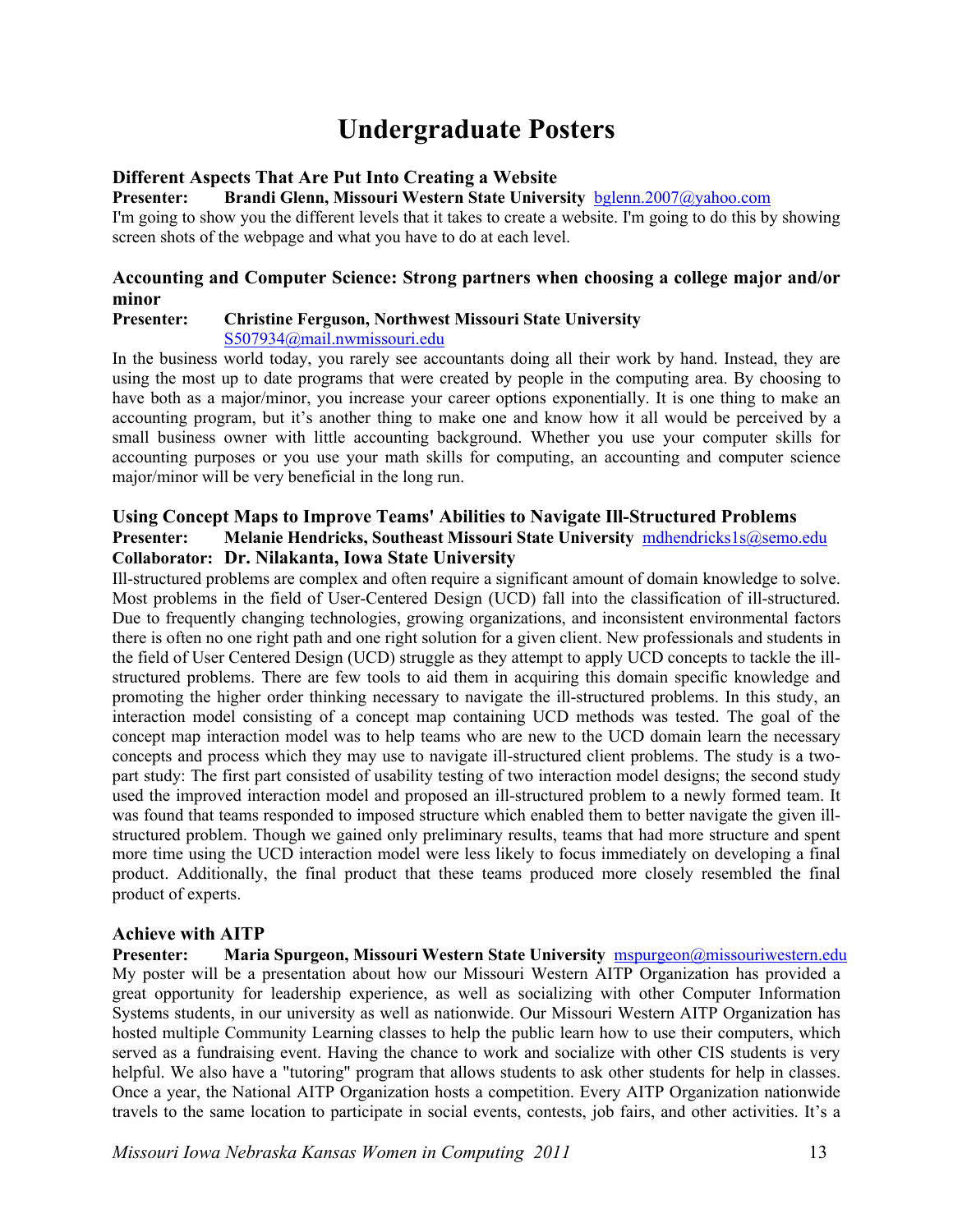wonderful place to test your knowledge against other CIS students across the country. You can win prizes, or just have fun meeting new people. Every year a different University hosts the competition. Every year you get to travel to a new city and experience a new state.

#### **Computing and Banking Industry**

**Presenter: Jasmine Black, Northwest Missouri State University** S504433@mail.nwmissouri.edu This poster will be about computing and the banking industry. The past few summers, I interned at UMB Financial Incorporation. During that time I worked on many different projects, such as their online banking web application and mobile device application. While working on these projects, I learned that the banking industry uses computing to help making banking easier for their customers. For example, a customer doesn't have to travel to a banking branch to view how much they hold in their account or pay a bill. Instead they can sign up for online banking which gives them abilities to view their accounts, pay bills, or transfer money all over the internet. Or they could download UMB's mobile application to be able to view their account, pay bills or transfer money all from the palms of their hands. When you travel to the bank to cash a check, a teller uses a database to search for your account which is an example of computing. There are many more ways computing is important to banking which will be shown in my poster presentation while also explaining my experience during my internship.

#### **AssistiveTechnologies: Above the Glass Ceiling**

#### **Presenter: Danyel Becker, Missouri Western State University**

#### deb3209@missouriwestern.edu

Through the ages there have been limits placed on different groups of individuals in the job market place. Inequality based on gender, appearance, race, and physical disabilities keep many from full participation in society. Computer Science is bridging the gap in new and inventive way for all these groups. Gaming, telecommuting, adaptive technologies all bring those with disabilities closer to full inclusion than ever before. October is "National Disability Employment Awareness Month" and this is highlighting the strides being made which allow more individuals into career paths once unattainable. A large portion of this credit is due to the new computer technologies. Speech recognition and audio learning devices make school possible for the blind. Teletype systems make communication between hearing and non-hearing possible in the workplace and from home. STEM grants and research have made jobs possible for persons once unemployable due to appearance. 3D virtual environments like Second Life, Ever Winter Nights and Alice level the field, giving more a place at the table. Computer science is the way to the future for all groups.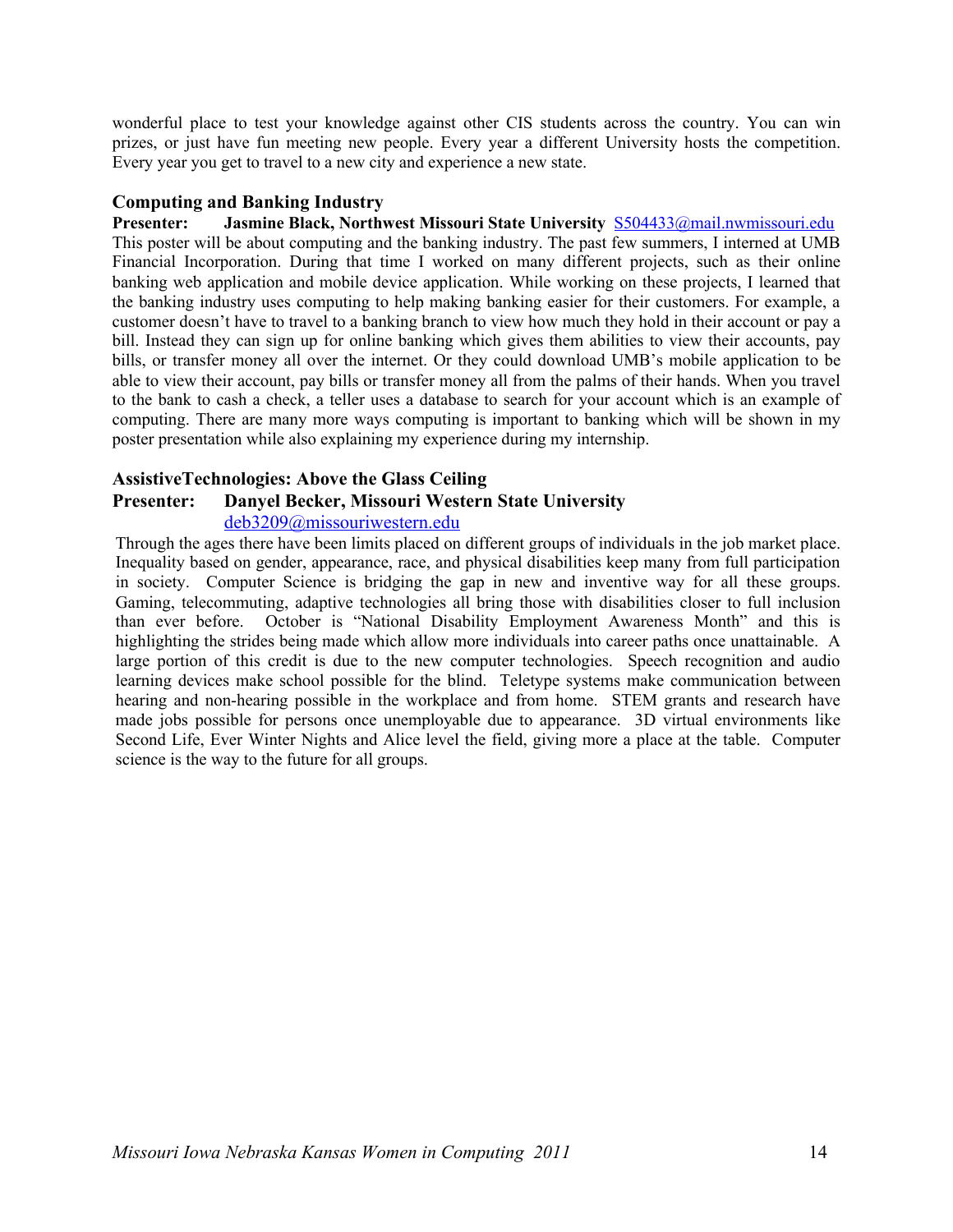# **Lightning Talks**

#### **Training Boltzmann Machine for Cancer Diagnosis**

**Presenter: Kriti Chakdar, University of Kansas** kriti.chakdar@gmail.com

Wisconsin Diagnostic Breast Cancer Dataset is used to train a Boltzman Machine for automated Cancer Diagnosis. This talk will describe how the mechanism works, how it is tested with additional data, and how efficiency, specificity, etc. are measured.

#### **Art Valley**

#### **Presenter: Archana Kanakamedala, University of Missouri-Kansas City** archanakanakamedala@gmail.com

Web users are spending more time on buying paintings via various websites. However, even after spending a tremendous amount of time online in searching for a good deal or painting, they might not find the desired one. Hence, there are special needs for a platform where one can easily browse art and paintings based on given categories and make a bid on the works through simple steps. The Project entitled "Online Auctioning for Art Gallery (aka, Art Valley)" (developed as part of the requirements for CS551 Advanced Software Engineering at UMKC) is a Web portal that is aimed at providing a user friendly platform to diverse user communities who are interested in art and paintings. The system of the Art Valley framework is designed based on the Service Oriented Architecture (SOA), where services can be easily identified, integrated and reused. The Art Valley system is composed of important services including text-to-speech (mainly for people who are visually impaired), language translator (translates a web page in one language to a desired language such as Spanish, Chinese, etc), and countdown timer (used for bidding the gallery items). In this project we have fully implemented the Art Valley system using Web Service technologies (C# and .NET) and deployed it on an Amazon Cloud Computing platform. We believe that the Art Valley system would be widely popular among art lovers. I sincerely thank my colleagues Ramya Krishna Surapaneni and Niharika Gottipati, for their commitment and help towards the successful completion of the project. The project video is available on www.youtube.com at: http://www.youtube.com/watch?v=FxaITZV2FvU.

#### **Non-Profit Project with Potential for National Recognition**

#### **Presenter: Dee Hughes, Missouri Western State University** dhughes2@missouriwestern.edu

I would like to introduce a two semester undergraduate project introducing students to the process of project development, design, modeling, documentation and implementation for a sponsored non –profit organization. The project is aimed at creating a public-access control system for a local library. Currently the library has a costly licensed program and would like software that could be maintained in-house. This project, if accepted, has the potential to be presented at the Association of Information Technology Professionals National Collegiate Conference, AITP NCC. The conference allows project teams to present to IT professionals from all over the country. This event offers IT/IS college and university students the opportunity to network with industry giants (including Microsoft and Google), apply for scholarships, and to compete nationally for prizes. Often, placing in a national contest results in a job offer. This project is in the inception stage, but has the potential to produce a real world working system giving students team project experience, assists a non-profit with a complete software package at no cost, and presents the opportunity to compete in a nationally recognized conference competition.

#### **Why People Think a Computer Career is Easy**

#### **Presenter: Nirupama Meesala, Kansas State University** nirupama@ksu.edu

Computer Science is not an easy career, either for men or for women. But all other engineers in this world, excluding Computer Engineers, feel computing science is easy to study and to find jobs. Why? We know it is not easy. We struggle to make algorithms work. We make our brains work and in turn make the computer work in accordance with our brains. I have a few friends who argue about our careers. Their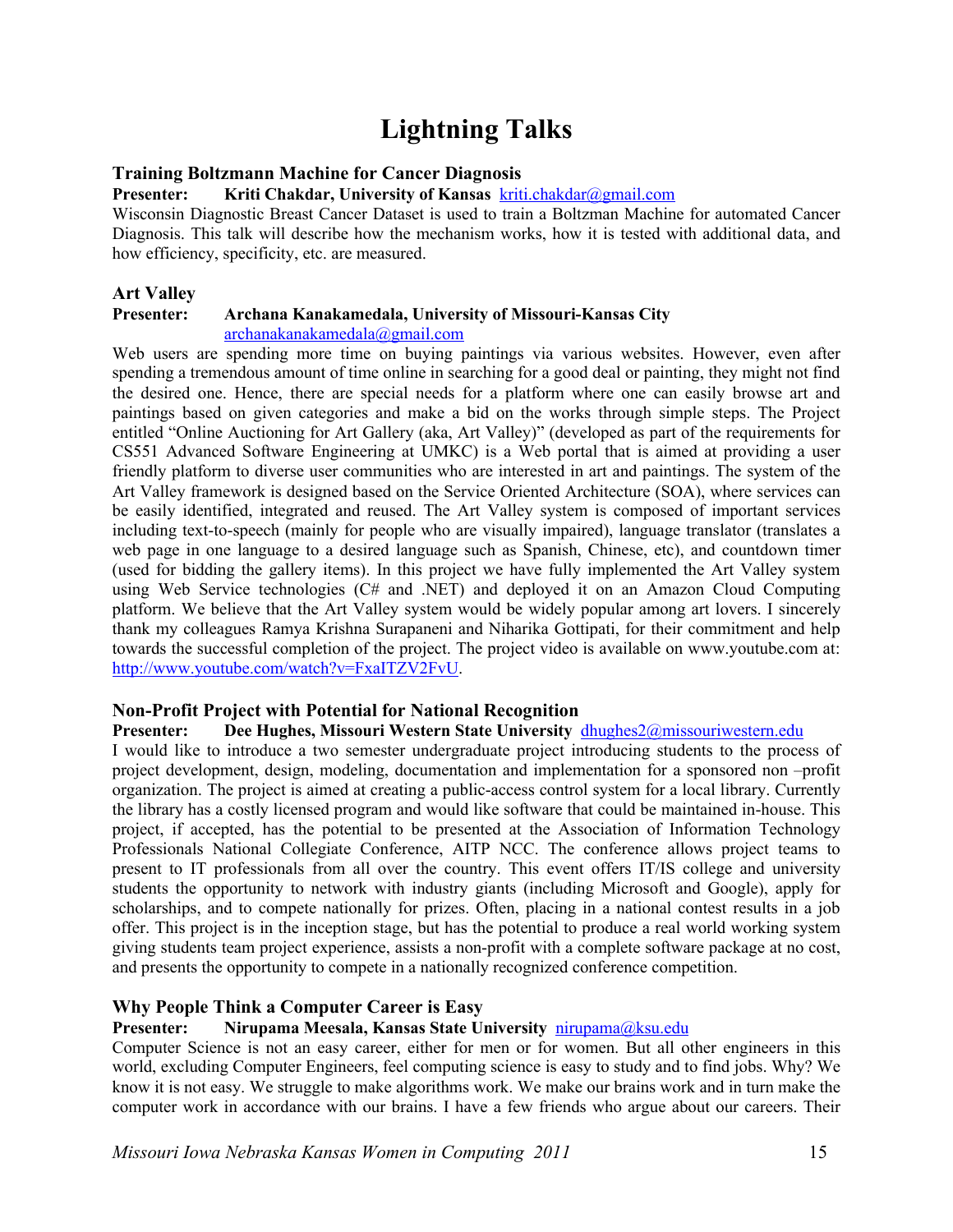point is "While you computer people find a job faster, we struggle to make our resumes work. You guys are millionaires". There is annoyance in their tone. This world has been computerized. All other branches of engineering depend on computers everywhere. That is why Computer Science is a faster growing field in terms of research and the market. This talk discusses the tremendous growth in the field of computers and how everybody uses computers in their daily activities and makes our career.

#### **Ways to bring more women into Computing**

#### **Presenter: Sravya Boggavarapu, Kansas State University** sravyab@ksu.edu

In the present scenario, we observe that in computing, the ratio of men to women is higher. The figure suggests that it is primarily a male discipline, but in reality computing is one field where the opportunity for women to work and excel is more compared to other fields. In order to improve the proportion, we can concentrate on a few things to involve women in computing. Mainly, we can emphasize the femalefriendly aspects of computing. For example, the nature of work/development means that flexible working practices are much easier to adopt than in some other professions. We can talk to women who come to user group meetings and invite them to speak. Being friendly and asking women to speak up, we open the door for participation. We can change the perception of women, by giving them knowledge about the non-programming aspects of development, such as project management, training and user interface design, which in general are women's strong points. In this talk, I would like to explain in detail the above mentioned points.

#### **Does Gender matter in Computer Science?**

#### Presenter: Spoorthy Reddy Parne, Kansas State University **spoorthy@ksu.edu**

Computer Science is presumed to be a field which is dominated by male students, maybe, but does it actually matter? While computer science deals in computer based languages, computer code is still a language, and linguistics is an area where women can excel. There have been a number of notable women who have contributed greatly to the world of computing. While fewer women are seen pursuing computer studies, there is still a lot of support from those who believe that women do have a place in the world of computing

#### **Women in Computing in India**

## **Presenter: Sindhuja Edupuganti, Northwest Missouri State University**

#### sindhuja.edupuganti@gmail.com

Computers are ruling the world but, according to surveys, the number of computer graduates has been decreasing year to year in the United States over the last two decades. The reduction is due to underestimating the effectiveness of their abilities in performing their tasks, their comfort level in mingling with the male culture and their ability to keep track of difficult curriculum activities. The situation is different in India; the number of women graduating in Computer Science has been rapidly increasing over the past two decades. India follows a patriarchal system in which properties are transferred to sons, and girl live under the control of family with many restrictions. Indian women want to gain their independence by securing jobs. In India, more opportunities are available in the IT sector, so most women are choosing the field of CS. Since most women have a strong knowledge of Mathematics, they are not facing much trouble in CS. Some students were exposed to computers in secondary level education, some at the college level and some at the University level. One third of women have said that no one influenced them to enter the CS field, whereas two-thirds were influenced by relatives, friends or parents. Some Indian women want to join the workforce after completing graduation and some women want to continue their studies in either the management field or a technical field in order to earn a high pay-scale. Other women are in a situation to choose either the workforce or studies, depending on the admission they receive and the salary they obtain. Fewer women will transfer fields after getting admitted in CS because 1) they adapt to their courses easily, 2) they feel bad if they take a step backward and 3) they see a bright future after the completion of the degree.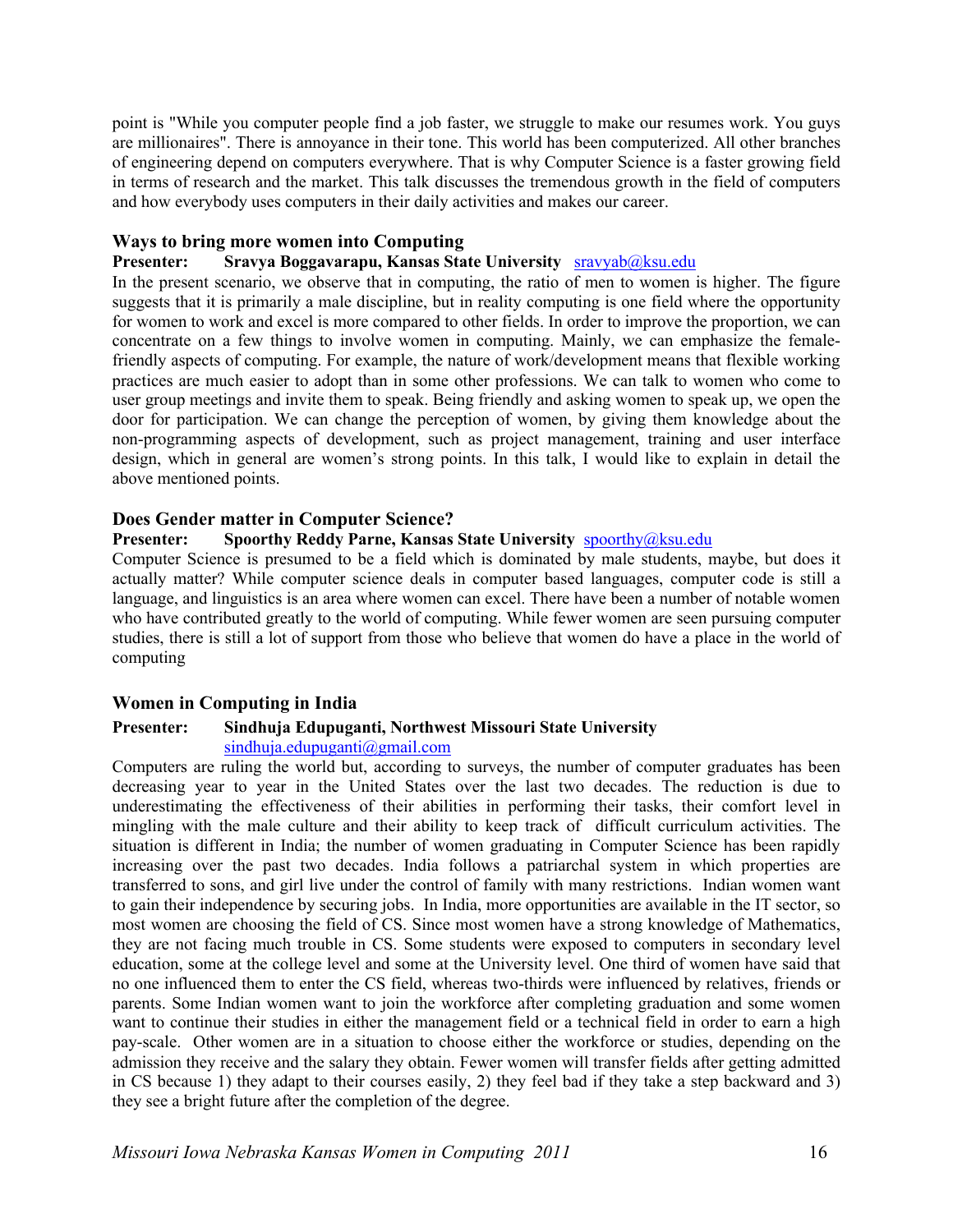#### **The Echo Smartpen, Writing Modernized**

#### **Presenter: Isabella Dell, Northwest Missouri State University** S502230@mail.nwmissouri.edu

The desire to pass off one's knowledge to their progeny has always existed; initial efforts being through the word of mouth, and later ones by applying their knowledge to a physical object in an effort to preserve it. These efforts started off with basic carvings into animal hides or shells, evolving into etchings in clay to be baked later. Not long after this, pigment based writing came about, with the initial model of the pencil implemented by the Romans. There are also the ink pens found throughout history, initially requiring dipping to soak ink into the stylus and later cartridge based systems used today. Today, writing implements are being modernized again, by the Livescribe Echo Smartpen. Utilizing various optical recognition and sound recording technologies, the pen can record handwriting, perform math functions and even time synchronize notes with the audio recorded. These functions and a few others will be examined throughout the presentation.

#### **Navigating the Social World**

#### **Presenter: Elise Jones, Northwest Missouri State University** s402315@mail.nwmissouri.edu

This talk will focus primarily on the leading social networks and will skim over three topics concerning them. First, what they are and how a company should go about developing content strategies for the specific medium; second, easy methods for merging social platforms in order to shorten work time; and third, how POVs and social audits can, in the long term, benefit a company in its entirety.

#### **The Importance of Networking**

**Presenter: Andrea Kellner, Missouri Western State University** akellner@missouriwestern.edu This is going to be a lightning talk about the Importance of Networking with people in the computer industry. A common thought process with (not all) people in the computer science major is that they do not like talking to other people. To survive in the world today, one must learn how to make and keep contacts. Contacts can make a job much easier. Every organization has limits with its resources. The contacts that are made today can sometimes alleviate the pressures of the resource limits. Sometimes within any industry, the contact one knows can make the difference in receiving a contract.

#### **Understanding Intelligence**

**Presenter: Rama Raghavan, University of Missouri-Kansas City** ramaraghav.indian@gmail.com The Basic question that I address is "What is intelligence that humans have but machines do not?" The main solution to deal with computational intelligence problems is to do a detailed study of brain. This is a new way to Real intelligence and not Artificial intelligence. And the model proposed here is called "Memory Prediction model", which mainly deals with the ability of the brain to make predictions about the future. As they say, "New ideas are often old ideas repackaged." Here I repackage known facts and information on the human brain and connect it to how to create intelligent machines. It is true that most powerful things are simple, because the powerful and complex human brain which most scientists have dared not to peek into, has been on the verge of getting resolved. I use this information as a basis for my talk which is inspired by the book, "On Intelligence" by Jeff Hawkins.

#### **Emerging Technologies**

**Presenter: Srikekha Bade, Northwest Missouri State University** lekha27@gmail.com

This talk deals with the combination of Dot Net and Flex, which are emerging technologies in the present day. We can develop a project which is more flexible and user friendly with this combination. Flex has many advantages compared to other GUI's. This is mainly used for graphical presentations with which the GUI is more attractive to use and also has a feel good view.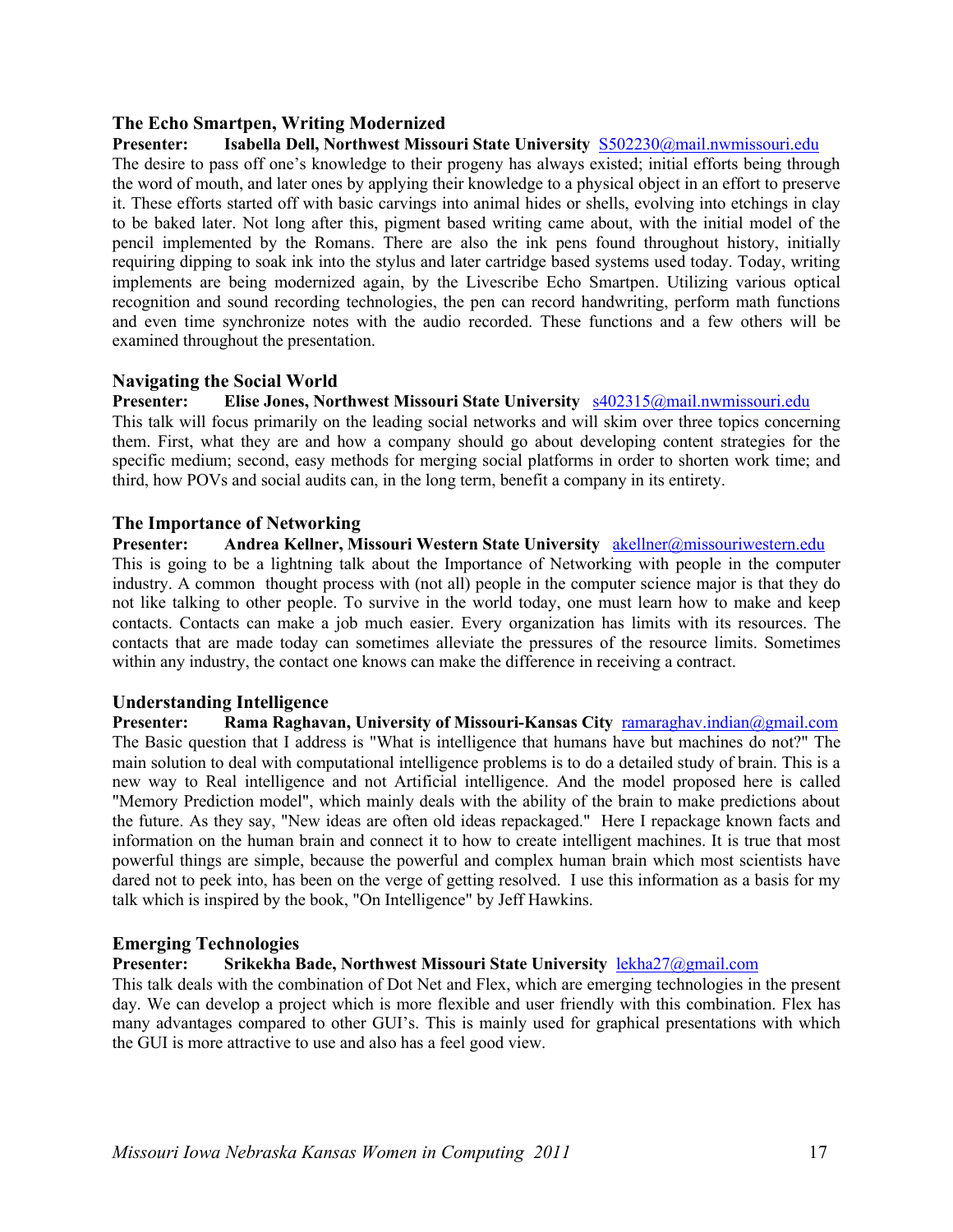#### **Work Life Balance for Women in Computing**

#### **Presenter: Kapilaarthi Swaminathan, Missouri Western State University**

kswaminathan@missouriwestern.edu

Stress has become the most common part of the daily routine in all human life. In the modern and fast moving world, both men and women are facing difficulties in balancing work and life. When it comes to working women especially, they are the most stressed people, and women in computing experience stress most commonly. Work-life balance should be considered for all women, especially those in IT, because work in software gives more stress to the brain than any other parts of the body. This job has an effect on many people mentally. Men in computing are different from women in computing, as women have to consider both work and personal life responsibilities. She is so precious and strong a personality who can handle multiple responsibilities. The latest report shows that women in computing have shown a rapid decrease due to lack of interest and stress in this work. Basically, women are strong enough to do the same things as men do in IT, but it is important for women to understand how to balance work and life and achieve in career and life responsibilities. Many women have achieved in computing as well in personal life. These women knew their work balance and they made it. India, which is now the leading position in computing, has most women in the field. When it can happen in India why not in the USA? How can more women get into the computing field and tame their life in this competing work with men? When a woman knows her work-life balance she is there in her success story of life in computing.

#### **Considerations For the Project's Success**

#### **Presenter: Shravya Rao Gangavelli, Northwest Missouri State University**

#### S509467@mail.nwmissouri.edu

My presentation deals with project management. A project is defined as having the characteristics of a defined beginning and end, a specific goal or goals, a series of complex or interrelated activities, and a limited budget. In the beginning stages, project success was measured by the factors of time, budget, and project performance. Also, recent research in the project implementation field has resulted in the construction of a complex model of implementation success that incorporates 3 criteria: 1) technical validity, 2) organizational validity, and 3) organizational effectiveness. A model of project success reveals that success evolves from the project being technically correct and interfacing effectively with the client organization. The model also shows that success is composed of internal and external factors, and that it is necessary to develop an adequate program in regard to knowing when to determine project success. This presentation deals with nine knowledge areas which play a vital role in management of a successful project.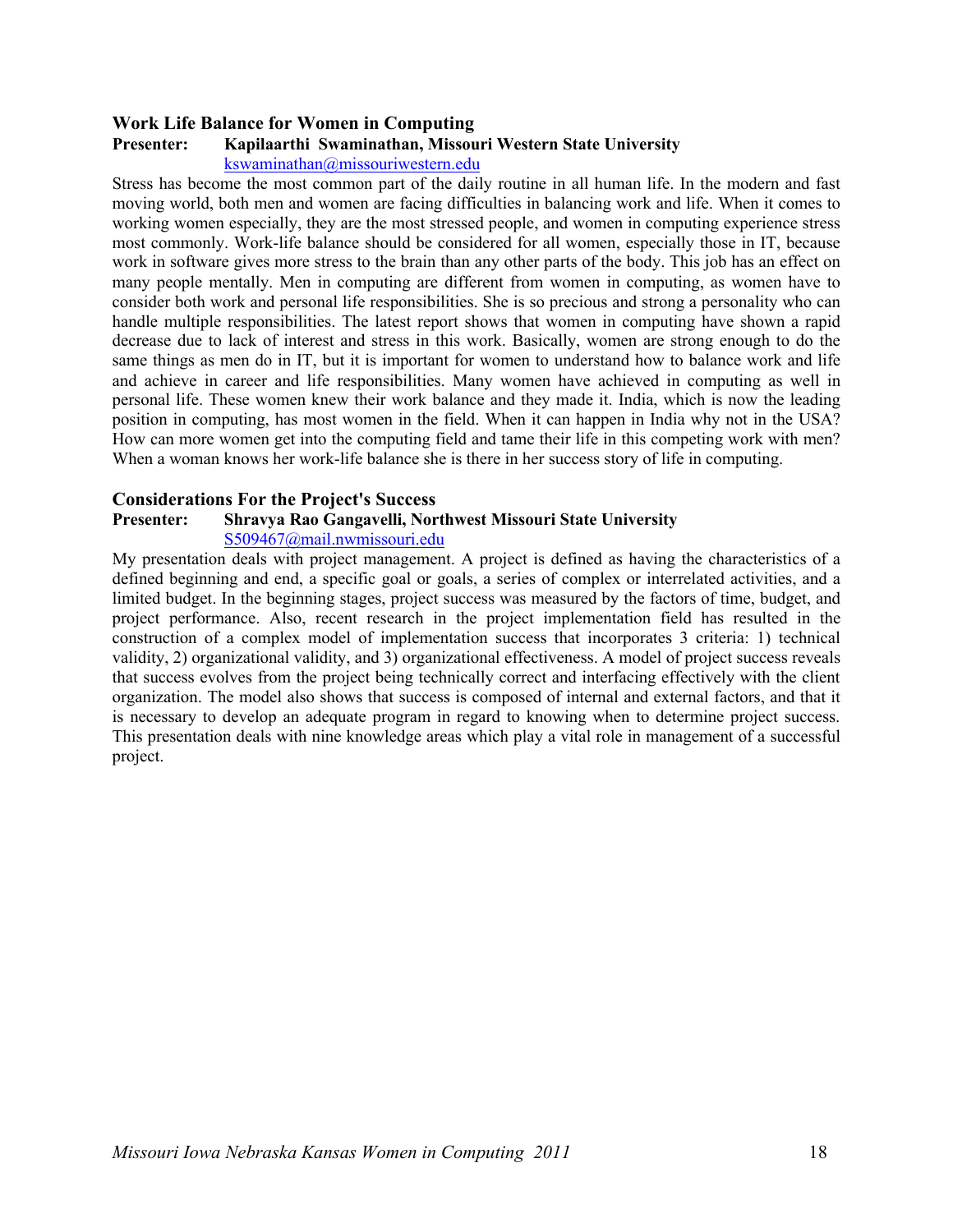# **Panels**

#### **Graduate School Information**

The aim of this panel is to provide undergraduate students interested in graduate school information on how to apply and get into graduate school and to pass along tips for success to potential and current graduate students (particularly newer graduate students).

#### **Panelists**

Lillian (Boots) Cassel, PhD Professor, Department of Computing Sciences Villanova University

Patty Lopez, PhD Logic Validation Engineer Intel Corporation, Fort Collins Design Center

Joanne Cohoon, PhD Senior Research Scientist National Center for Women & IT Kim Wall IT System Analyst Lead Principal Financial Group, Des Moines, Iowa

Bridig Halling, PhD student Electrical Engineering & Computer Science University of Kansas

#### **Breaking the Glass Ceiling**

Join industry leaders who will discuss building a career in technology. The panel will discuss building awareness of your technology career options, and leveraging your technical skills across a very broad industry. The panel discussion topics will include:

- Developing your career in technology across the many phases of a typical career  $(30+)$  years)
- Nurturing your Career and managing your brand
- Communicating and connecting to the "women in technology" community
- Sharing information to support career success and ensure a long term sustainable career in Technology

#### **Panelists**

Cindy Lundstrom, Senior Associate (Moderator) Booz Allen Hamilton

Richelle Alvers, Storage Management Architect Hewlett Packard Corporation

Lauren Larscheid, Client Executive Cisco Systems

Sonia Sharma, Technical Account Manager Google Corporation

Michelle Sommers, Technical Project Manager, Senior Team Leader Cerner Corporation

#### **Imposter Syndrome**

This panel addresses confidence problems that women often have upon entering the computing field. Many young women starting out in undergraduate computing majors and believe that they are not as qualified as men. At the Grace Hopper conference this past fall, the Imposter's Panel was made up of technology female executives, who openly shared their confidence problems, especially their original belief that they were not as qualified as men.